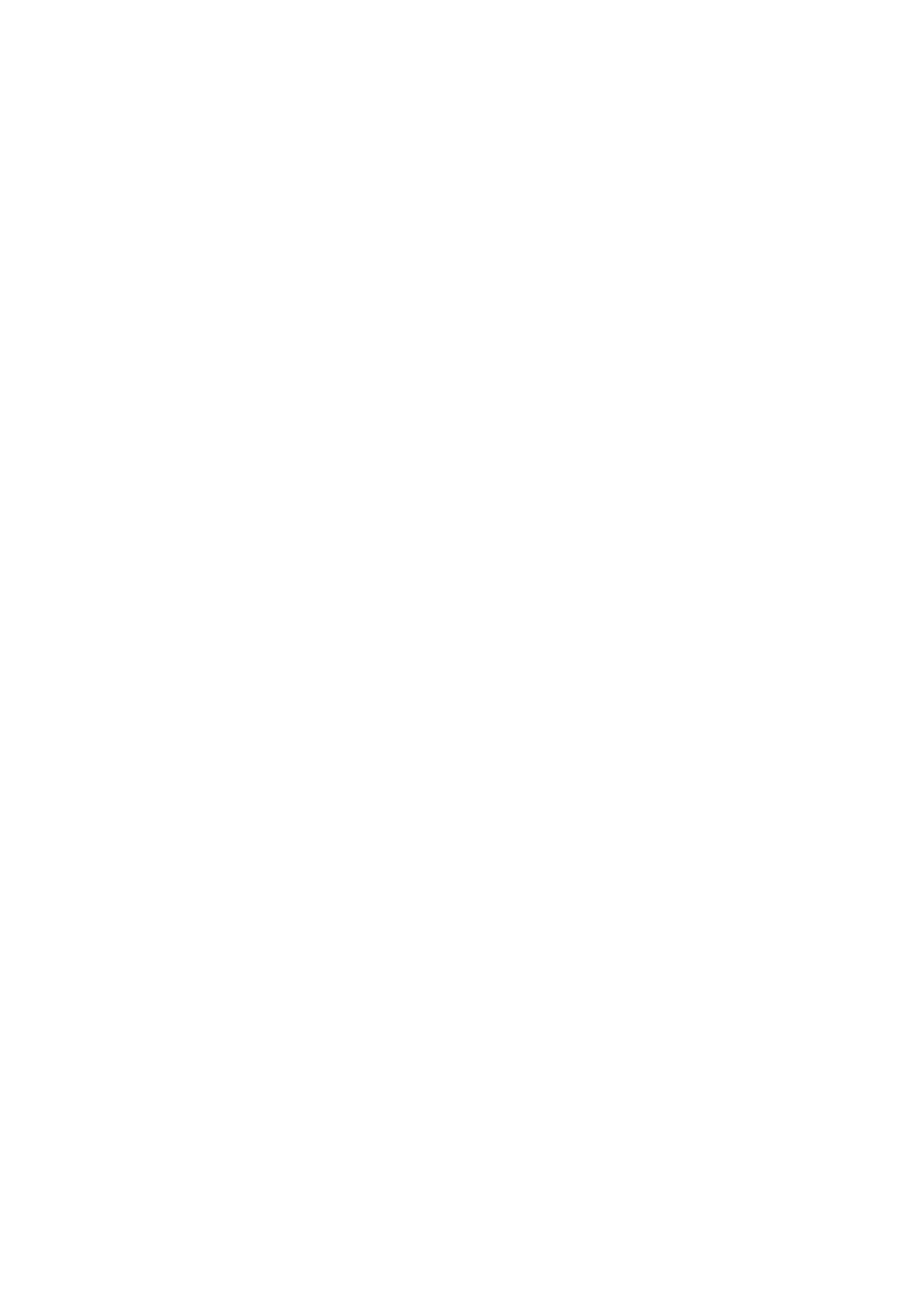(1)(a) Statement showing ShareHolding Pattern Name of the Company : Ganga Papers India Ltd. Scrip Code : 531813 Quarter Ended : 31-Dec-2010 M --------------------------------------------------------------------------------------- --------- ! Partly paid-up Shares: No.of Partly paid-up : As a % of total No. of: As a % of Total no. of! ! : Shares : Partly paid-up Shares : Shares of the Company ! !----------------------:-----------------------:-----------------------:--------------- --------! ! Held by Premotors/ : ! ! Promoters Group : 0 : 0 :  $0 \qquad$  ! !----------------------:-----------------------:-----------------------:--------------- --------! ! Held by Public : 0 : 0 :  $0 \quad \mathbf{1}$ !----------------------:-----------------------:-----------------------:--------------- --------! ! TOTAL : 0 : 0 :  $\Omega$   $\overline{\Omega}$   $\overline{\Omega}$ !======================:=======================:=======================: =======================! ! ! ! Outstanding Conv. : No.of Outstanding : As a % of Total no.of : As a % of Total no.of ! ! Securities : Securities : O/S Conv.Securities : shares of the Co., ! ! : : : assuming full conv. ! !----------------------:-----------------------:-----------------------:--------------- --------! ! Held by Premotors/ : : : ! ! Promoters Group : 0 : 0 :  $0$  !<br> $1$ -------!----------------------:-----------------------:-----------------------:--------------- --------! ! Held by Public : 0 : 0 : 0 ! !----------------------:-----------------------:-----------------------:--------------- ---------!<br>! TOTAL ! TOTAL : 0 : 0 : 0 ! !======================:=======================:=======================: =======================! ! !<br>! Warrants : : No.of Warrants : As a % of Total no.of : As a % of Total no.of ! ! : : warrants : shares of the  $Co.$ , ! ! : : : assuming full  $conv.$ !<br>!---------!----------------------:-----------------------:-----------------------:--------------- --------! ! Held by Premotors/ : : : ! ! Promoters Group : 0 : 0 : 0 ! !----------------------:-----------------------:-----------------------:--------------- --------! ! Held by Public : 0 : 0 : 0 ! !----------------------:-----------------------:-----------------------:---------------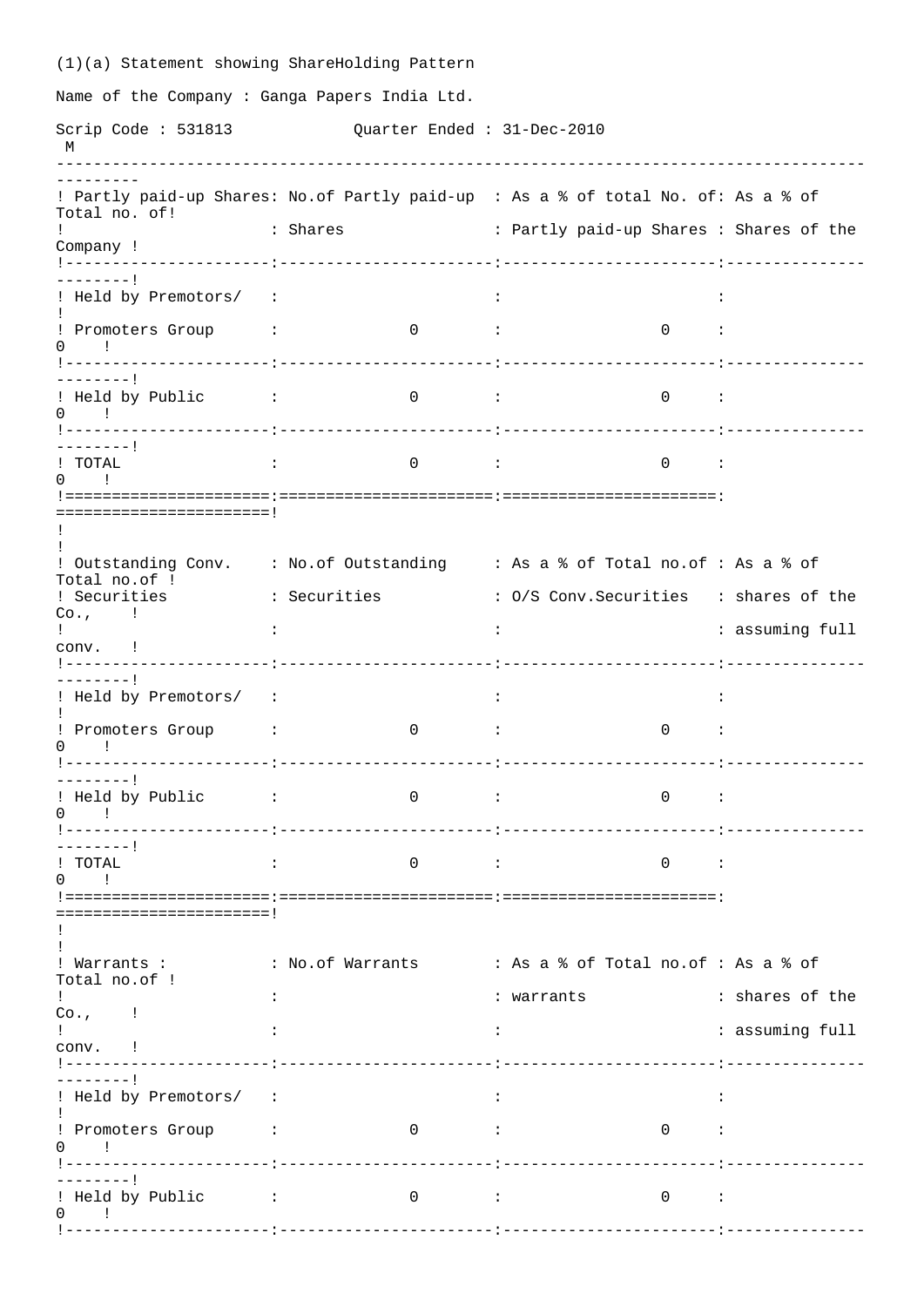```
------1\sim 10^{11} and \sim 10^{11}\begin{array}{ccccccccccccccccc} 0 & & & \vdots & & & & & 0 & & \vdots \end{array}! TOTAL
0 \qquad \qquad=========================
\pm\pm! Total paid-up Capital:
\perp! of the Company assum-:
\pm! ing full conv. of :
\pm! warrants & securities:
                             \overline{0}\mathbf{I}======== P
```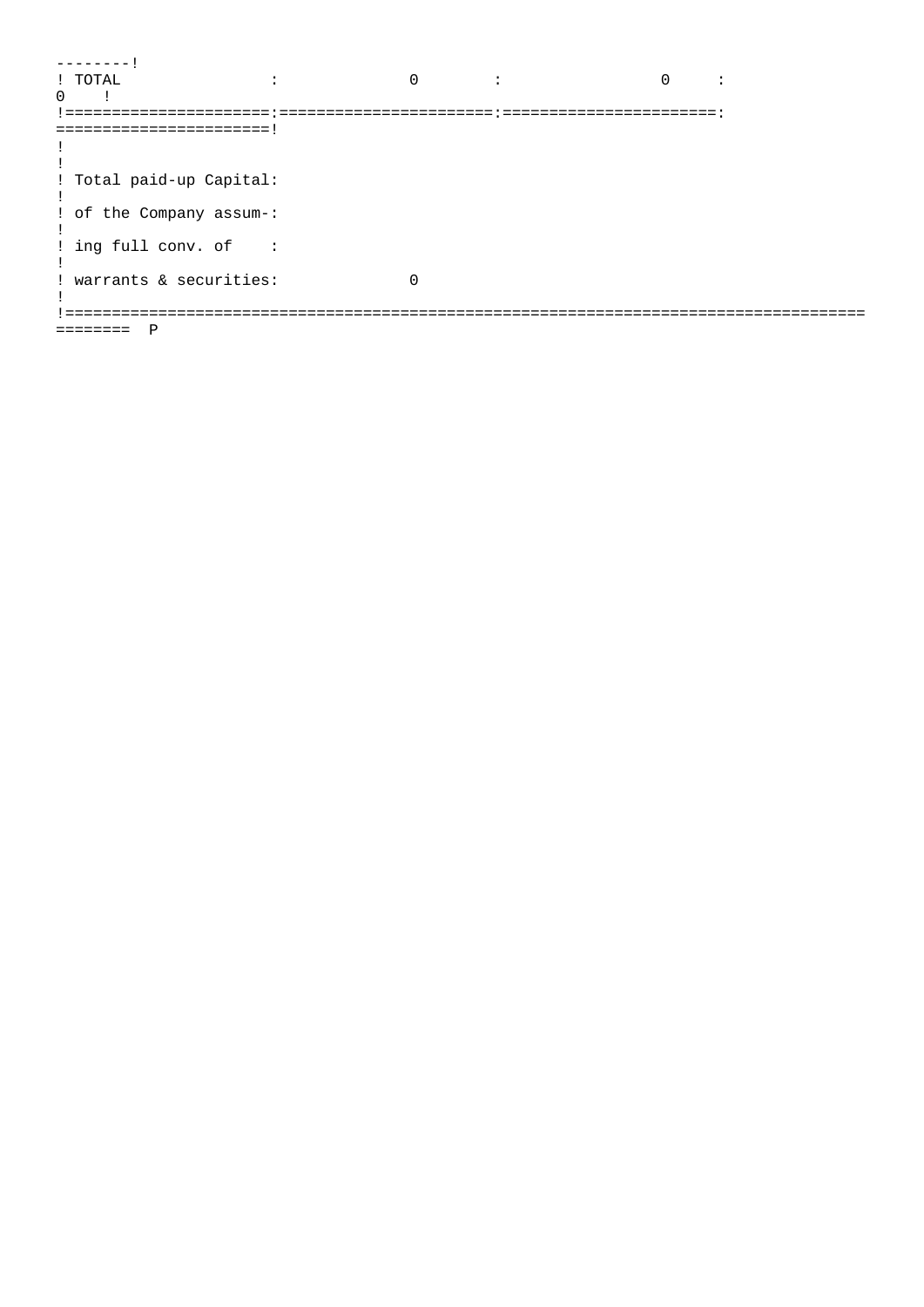|                                          | (1)(a) Statement showing ShareHolding Pattern                                                                                                                                                                                                                                                                                                                                                                          |                                                                         |                                               |                                                                 |                    |                                                                                                                                                                                                                                                                                                                   |                                   |                                                                                                                                                                                                                                                                               |                                              |  |  |
|------------------------------------------|------------------------------------------------------------------------------------------------------------------------------------------------------------------------------------------------------------------------------------------------------------------------------------------------------------------------------------------------------------------------------------------------------------------------|-------------------------------------------------------------------------|-----------------------------------------------|-----------------------------------------------------------------|--------------------|-------------------------------------------------------------------------------------------------------------------------------------------------------------------------------------------------------------------------------------------------------------------------------------------------------------------|-----------------------------------|-------------------------------------------------------------------------------------------------------------------------------------------------------------------------------------------------------------------------------------------------------------------------------|----------------------------------------------|--|--|
|                                          | Name of the Company: Ganga Papers India Ltd.                                                                                                                                                                                                                                                                                                                                                                           |                                                                         |                                               |                                                                 |                    |                                                                                                                                                                                                                                                                                                                   |                                   |                                                                                                                                                                                                                                                                               |                                              |  |  |
| M                                        |                                                                                                                                                                                                                                                                                                                                                                                                                        |                                                                         | Scrip Code: 531813 Quarter Ended: 31-Dec-2010 |                                                                 |                    |                                                                                                                                                                                                                                                                                                                   |                                   |                                                                                                                                                                                                                                                                               |                                              |  |  |
|                                          | : : Cat of Shareholder: Num-of : Total-no : No-of Share : Tot-Shareholding: Shares<br>Pledged or !                                                                                                                                                                                                                                                                                                                     |                                                                         |                                               |                                                                 |                    |                                                                                                                                                                                                                                                                                                                   |                                   |                                                                                                                                                                                                                                                                               |                                              |  |  |
|                                          | : : : : : : : -Holders : : - Shares : in-Dmt-form : as a (%) of tot :<br>otherwise encumbered !                                                                                                                                                                                                                                                                                                                        |                                                                         |                                               |                                                                 |                    |                                                                                                                                                                                                                                                                                                                   |                                   |                                                                                                                                                                                                                                                                               |                                              |  |  |
|                                          | ! :<br>Share: As a(%) !                                                                                                                                                                                                                                                                                                                                                                                                |                                                                         |                                               |                                                                 |                    |                                                                                                                                                                                                                                                                                                                   |                                   |                                                                                                                                                                                                                                                                               |                                              |  |  |
|                                          | ---:---------!                                                                                                                                                                                                                                                                                                                                                                                                         |                                                                         |                                               |                                                                 |                    |                                                                                                                                                                                                                                                                                                                   |                                   |                                                                                                                                                                                                                                                                               |                                              |  |  |
|                                          | <b>Carl Corporation</b><br>$\frac{1}{2}$                                                                                                                                                                                                                                                                                                                                                                               |                                                                         |                                               |                                                                 |                    | $\vdots$ : $\vdots$ : $\vdots$ : $\vdots$ : $\vdots$ : $\vdots$ : $\vdots$ : $\vdots$ : $\vdots$ : $\vdots$ : $\vdots$ : $\vdots$ : $\vdots$ : $\vdots$ : $\vdots$ : $\vdots$ : $\vdots$ : $\vdots$ : $\vdots$ : $\vdots$ : $\vdots$ : $\vdots$ : $\vdots$ : $\vdots$ : $\vdots$ : $\vdots$ : $\vdots$ : $\vdots$ |                                   |                                                                                                                                                                                                                                                                               |                                              |  |  |
|                                          | $\mathcal{L}(\mathbf{r})$ and $\mathcal{L}(\mathbf{r})$ .                                                                                                                                                                                                                                                                                                                                                              | <b>CENTER CONTRACTOR</b>                                                |                                               |                                                                 |                    | $\therefore$ $\qquad \qquad$ : $\circ$ f A+B $\circ$ cf A+B+C:                                                                                                                                                                                                                                                    |                                   |                                                                                                                                                                                                                                                                               |                                              |  |  |
|                                          | - - - - - : - - - - - - - - - !                                                                                                                                                                                                                                                                                                                                                                                        |                                                                         |                                               |                                                                 |                    |                                                                                                                                                                                                                                                                                                                   |                                   |                                                                                                                                                                                                                                                                               |                                              |  |  |
|                                          | <b>The Community</b>                                                                                                                                                                                                                                                                                                                                                                                                   |                                                                         |                                               |                                                                 |                    |                                                                                                                                                                                                                                                                                                                   |                                   |                                                                                                                                                                                                                                                                               | $\ddot{\phantom{a}}$                         |  |  |
|                                          | ! 1: Indian<br>the control of the control of the con-<br><b>Contract Contract</b>                                                                                                                                                                                                                                                                                                                                      |                                                                         |                                               | and the control of the control of                               |                    |                                                                                                                                                                                                                                                                                                                   |                                   | $\mathcal{L} = \mathcal{L} \mathcal{L} = \mathcal{L} \mathcal{L} = \mathcal{L} \mathcal{L} = \mathcal{L} \mathcal{L} = \mathcal{L} \mathcal{L} = \mathcal{L} \mathcal{L}$                                                                                                     |                                              |  |  |
|                                          | ! a: Individual Huf    :         7 :       1032766 :                0 :   9.572 :   9.572 :<br>0: 000:                                                                                                                                                                                                                                                                                                                 |                                                                         |                                               |                                                                 |                    |                                                                                                                                                                                                                                                                                                                   |                                   |                                                                                                                                                                                                                                                                               |                                              |  |  |
| $\mathbf{I}$ and $\mathbf{I}$            | and the control of the<br>: b: Central/State Gov: 0:                                                                                                                                                                                                                                                                                                                                                                   | $\mathbf{1}$ , and $\mathbf{1}$ , and $\mathbf{1}$ , and $\mathbf{1}$   |                                               | $\sim 100$ GeV<br>$\begin{array}{ccc} & 0 & \vdots \end{array}$ |                    |                                                                                                                                                                                                                                                                                                                   |                                   | $\mathcal{L}^{\mathcal{L}}(\mathbf{1},\mathbf{1})$ , and the set of the set of the set of the set of the set of the set of the set of the set of the set of the set of the set of the set of the set of the set of the set of the set of the set of<br>$0:$ $\qquad \qquad :$ | $\ddot{\phantom{a}}$                         |  |  |
| $\mathbf{1}$ $\mathbf{1}$                | 0: 000:<br>$\sim$ 1.1                                                                                                                                                                                                                                                                                                                                                                                                  | <b>Contract Contract</b>                                                |                                               | $\sim 100$ M $_\odot$                                           |                    |                                                                                                                                                                                                                                                                                                                   |                                   | $\mathcal{L} = \mathcal{L} \mathcal{L} = \mathcal{L} \mathcal{L} = \mathcal{L} \mathcal{L} = \mathcal{L} \mathcal{L} = \mathcal{L} \mathcal{L} = \mathcal{L} \mathcal{L}$                                                                                                     | $\ddot{\phantom{0}}$                         |  |  |
|                                          | $\sim 10^{-10}$<br>! c: Bodies Corporates : 4: 9177500 : 0: 85.064 : 85.064 :                                                                                                                                                                                                                                                                                                                                          |                                                                         |                                               |                                                                 |                    |                                                                                                                                                                                                                                                                                                                   |                                   |                                                                                                                                                                                                                                                                               |                                              |  |  |
| $\mathbf{1}$ $\mathbf{1}$                | 0: 000:                                                                                                                                                                                                                                                                                                                                                                                                                | $\mathbf{1}$ , $\mathbf{1}$<br><b>Contractor</b>                        |                                               |                                                                 | $\sim$ 1.          |                                                                                                                                                                                                                                                                                                                   |                                   | <b>Contract Contract Contract Contract</b>                                                                                                                                                                                                                                    |                                              |  |  |
|                                          | $\mathbb{R}^n$ and $\mathbb{R}^n$<br>! d: Fins / Banks : 0 :<br>0: 000:                                                                                                                                                                                                                                                                                                                                                |                                                                         |                                               |                                                                 | 0:                 |                                                                                                                                                                                                                                                                                                                   |                                   | $0:$ $\qquad \qquad :$                                                                                                                                                                                                                                                        | $\ddot{\phantom{a}}$                         |  |  |
| $\mathbf{1}$ $\mathbf{1}$                | $\sim 10^{-10}$ .                                                                                                                                                                                                                                                                                                                                                                                                      | $\ddot{\phantom{a}}$                                                    | $\ddot{\phantom{a}}$                          |                                                                 | $\cdot$ :          |                                                                                                                                                                                                                                                                                                                   | $\mathbf{L}$                      | $\ddot{\phantom{a}}$                                                                                                                                                                                                                                                          | $\ddot{\phantom{a}}$                         |  |  |
|                                          | ! e: Any Other specify : 0 : 0 :<br>0: 000:                                                                                                                                                                                                                                                                                                                                                                            |                                                                         |                                               |                                                                 |                    |                                                                                                                                                                                                                                                                                                                   | 0:                                |                                                                                                                                                                                                                                                                               |                                              |  |  |
| $\sim 1000$                              | $\sim 10^{-10}$ .                                                                                                                                                                                                                                                                                                                                                                                                      | $\mathbf{L}$                                                            | $\sim 10^{-10}$ GeV                           |                                                                 | $\sim$ 1.100 $\pm$ |                                                                                                                                                                                                                                                                                                                   | <b>Contract Contract Contract</b> |                                                                                                                                                                                                                                                                               |                                              |  |  |
|                                          | : Sub-Total-A(1) : $11: 10210266$ :<br>0: 000:                                                                                                                                                                                                                                                                                                                                                                         |                                                                         |                                               |                                                                 |                    |                                                                                                                                                                                                                                                                                                                   |                                   | 0: 94.637: 94.637:                                                                                                                                                                                                                                                            |                                              |  |  |
| $\sim 1000$<br>$\mathbf{1}$ $\mathbf{1}$ | $\mathbf{I}$                                                                                                                                                                                                                                                                                                                                                                                                           | $\ddot{\phantom{a}}$                                                    | $\sim$ 1.1                                    | $\sim$ $\sim$ $\sim$ $\sim$                                     |                    |                                                                                                                                                                                                                                                                                                                   |                                   | $\mathcal{L}^{\mathcal{L}}$ . The set of the set of the set of the set of the set of the set of the set of the set of the set of the set of the set of the set of the set of the set of the set of the set of the set of the set of the s                                     |                                              |  |  |
|                                          |                                                                                                                                                                                                                                                                                                                                                                                                                        |                                                                         |                                               |                                                                 |                    |                                                                                                                                                                                                                                                                                                                   |                                   |                                                                                                                                                                                                                                                                               |                                              |  |  |
|                                          | !2 : Foreign<br>$\mathbf{1}$ and $\mathbf{1}$ and $\mathbf{1}$ and $\mathbf{1}$                                                                                                                                                                                                                                                                                                                                        | <b>Dealers</b>                                                          | $\sim 100$ km s $^{-1}$                       |                                                                 | $\sim 100$         |                                                                                                                                                                                                                                                                                                                   | $\mathbf{1}$                      | $\ddot{\phantom{a}}$                                                                                                                                                                                                                                                          | $\ddot{\phantom{a}}$                         |  |  |
|                                          | : a: Indv NRI/For Ind : 0:<br>0: 000:                                                                                                                                                                                                                                                                                                                                                                                  |                                                                         |                                               |                                                                 | 0:                 |                                                                                                                                                                                                                                                                                                                   | 0:                                | $\ddot{\phantom{a}}$                                                                                                                                                                                                                                                          |                                              |  |  |
| $1 - 1 - 1$                              | $\mathbb{E}[\mathbb{E}[\mathbb{E}[\mathbb{E}[\mathbb{E}[\mathbb{E}[\mathbb{E}[\mathbb{E}[\mathbb{E}[\mathbb{E}[\mathbb{E}[\mathbb{E}[\mathbb{E}[\mathbb{E}[\mathbb{E}[\mathbb{E}[\mathbb{E}[\mathbb{E}[\mathbb{E}[\mathbb{E}[\mathbb{E}[\mathbb{E}[\mathbb{E}[\mathbb{E}[\mathbb{E}[\mathbb{E}[\mathbb{E}[\mathbb{E}[\mathbb{E}[\mathbb{E}[\mathbb{E}[\mathbb{E}[\mathbb{E}[\mathbb{E}[\mathbb{E}[\mathbb{E}[\mathbb{$ | $\ddot{\phantom{a}}$<br>$\sim 100$ M $_\odot$                           |                                               |                                                                 | $\sim 100$         | $\sim 100$ M $_\odot$                                                                                                                                                                                                                                                                                             |                                   | $\ddot{\cdot}$                                                                                                                                                                                                                                                                | $\ddot{\phantom{a}}$                         |  |  |
|                                          | ! b: Bodies Corporate : 0 :<br>0: 000:                                                                                                                                                                                                                                                                                                                                                                                 |                                                                         |                                               |                                                                 | 0:                 |                                                                                                                                                                                                                                                                                                                   | 0 :                               | $\ddot{\phantom{0}}$                                                                                                                                                                                                                                                          | $\ddot{\phantom{a}}$                         |  |  |
| $\mathbf{1}$ $\mathbf{1}$                | $\sim 10^{-10}$ and $\sim 10^{-10}$                                                                                                                                                                                                                                                                                                                                                                                    | $\ddot{\phantom{a}}$                                                    | $\sim$ 100 $\pm$                              |                                                                 | $\sim$ 1.100 $\pm$ | $\sim 100$                                                                                                                                                                                                                                                                                                        |                                   | $\ddot{\phantom{a}}$                                                                                                                                                                                                                                                          | $\ddot{\phantom{a}}$                         |  |  |
|                                          | 0: 000:                                                                                                                                                                                                                                                                                                                                                                                                                |                                                                         | 0:                                            |                                                                 | 0:                 |                                                                                                                                                                                                                                                                                                                   | 0:                                | $\ddot{\phantom{a}}$                                                                                                                                                                                                                                                          | $\ddot{\phantom{a}}$                         |  |  |
| $1 - 1$                                  | $\mathbf{1} \qquad \qquad \mathbf{1} \qquad \qquad \mathbf{1}$<br>! d: Any Other Specify :                                                                                                                                                                                                                                                                                                                             | $\ddot{\phantom{a}}$<br>$\begin{array}{ccc} & & 0 & \vdots \end{array}$ | $\sim 100$                                    |                                                                 | $\sim$ 1.<br>0:    | $\sim$ 10 $\sim$<br>0:                                                                                                                                                                                                                                                                                            |                                   | $\ddot{\phantom{0}}$                                                                                                                                                                                                                                                          | $\ddot{\phantom{a}}$<br>$\ddot{\phantom{a}}$ |  |  |
| $\mathbf{I}$ $\mathbf{I}$                | $\begin{matrix} 0 & \vdots & & \end{matrix} \quad . \quad 000 \quad !$                                                                                                                                                                                                                                                                                                                                                 |                                                                         |                                               |                                                                 |                    |                                                                                                                                                                                                                                                                                                                   |                                   |                                                                                                                                                                                                                                                                               |                                              |  |  |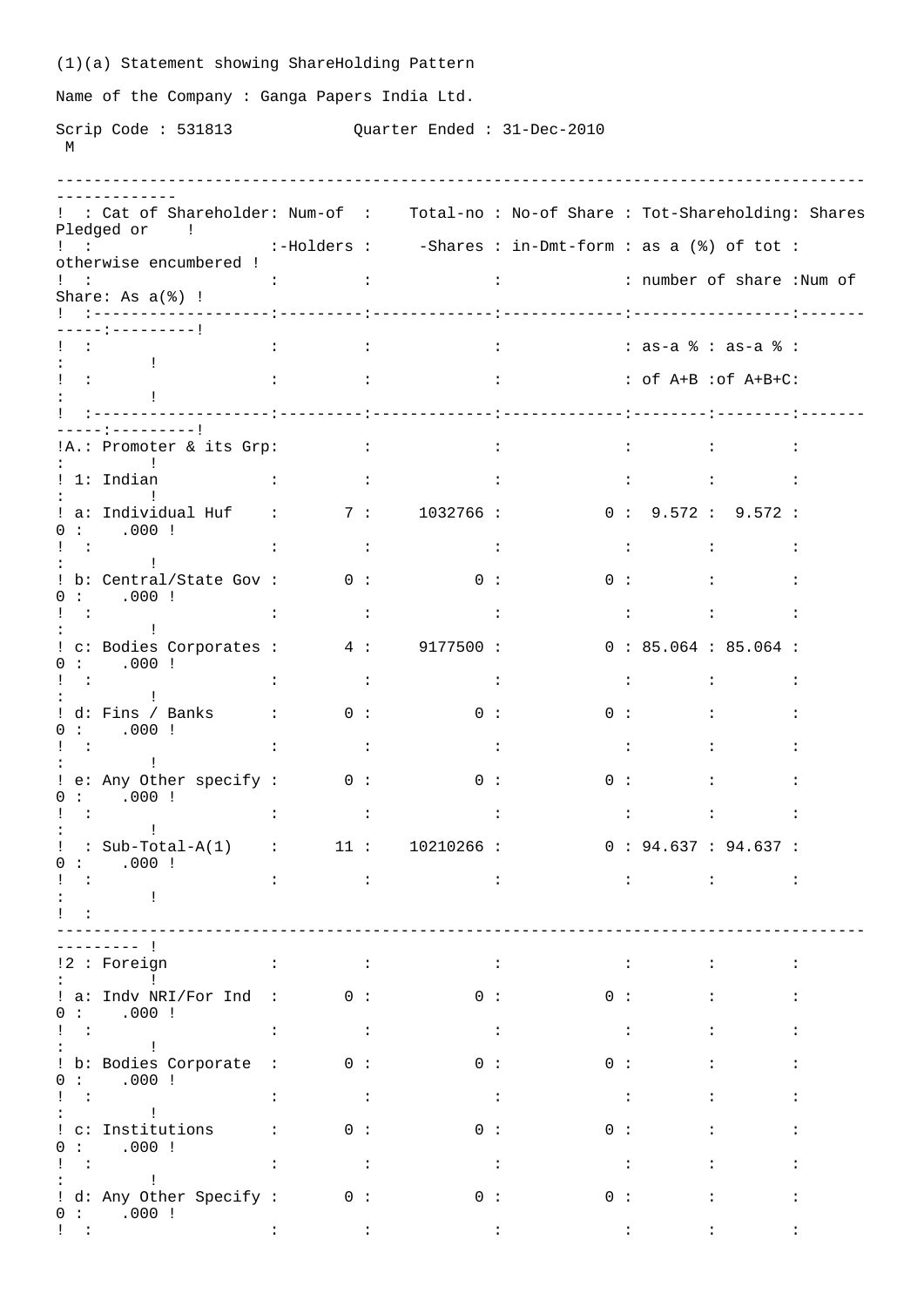|                               | $: Sub-Total-A(2) : 0 :$                                                                                                                                                                                                                                                                                                                                                                                                                                                   |                                                                                     |                      | $\begin{array}{ccc} & & 0 & \vdots \end{array}$                                     |                      | 0:                                |                          |        |                      |                                                                                          |                      |
|-------------------------------|----------------------------------------------------------------------------------------------------------------------------------------------------------------------------------------------------------------------------------------------------------------------------------------------------------------------------------------------------------------------------------------------------------------------------------------------------------------------------|-------------------------------------------------------------------------------------|----------------------|-------------------------------------------------------------------------------------|----------------------|-----------------------------------|--------------------------|--------|----------------------|------------------------------------------------------------------------------------------|----------------------|
|                               | .000:<br>$\sim$ 100 $\sim$                                                                                                                                                                                                                                                                                                                                                                                                                                                 | <b>Contractor</b>                                                                   |                      |                                                                                     |                      |                                   | $\mathbf{L}$             |        | $\mathbf{L}$         |                                                                                          |                      |
|                               | $\sim 10$<br>: Total Shareholding:                                                                                                                                                                                                                                                                                                                                                                                                                                         | <b>Contract Contract</b>                                                            |                      |                                                                                     |                      |                                   | $\ddot{\phantom{a}}$     |        |                      |                                                                                          |                      |
|                               | : Promoter & Group :                                                                                                                                                                                                                                                                                                                                                                                                                                                       | <b>Contract Contract</b>                                                            |                      |                                                                                     |                      |                                   | $\ddot{\phantom{a}}$     |        |                      |                                                                                          |                      |
| $\sim 10^{-10}$               |                                                                                                                                                                                                                                                                                                                                                                                                                                                                            |                                                                                     | $\sim$ 1.            |                                                                                     | $\mathbf{L}$         |                                   | $\mathbf{L}$             |        | $\mathbf{L}$         |                                                                                          | $\ddot{\cdot}$       |
| $\mathbf{I}$ and $\mathbf{I}$ | : Total(A)=A(1)+A(2): 11: 10210266: 0:94.637:94.637:<br>0: 000:                                                                                                                                                                                                                                                                                                                                                                                                            |                                                                                     |                      |                                                                                     |                      |                                   |                          |        |                      |                                                                                          |                      |
|                               | -------- 1<br>!B.: Public Sh-Holding :<br><b>Contract Contract</b>                                                                                                                                                                                                                                                                                                                                                                                                         | <b>Contract Contract Contract</b>                                                   |                      |                                                                                     | $\ddot{\phantom{a}}$ |                                   | $\mathbf{L}$             |        | $\ddot{\phantom{0}}$ |                                                                                          | $\ddot{\cdot}$       |
|                               | ! 1: Institutions :<br><b>Contract District</b>                                                                                                                                                                                                                                                                                                                                                                                                                            |                                                                                     | $\sim$ 1.1           |                                                                                     |                      |                                   | $\mathbf{L}$             |        | $\ddot{\phantom{a}}$ |                                                                                          |                      |
| $\sim 100$                    | $\mathbf{L}$                                                                                                                                                                                                                                                                                                                                                                                                                                                               |                                                                                     | $\sim$ $\sim$ $\sim$ |                                                                                     | $\cdot$              |                                   | $\sim$ 100 $\pm$         |        | $\mathbf{L}$         |                                                                                          | $\ddot{\cdot}$       |
|                               | $: a: Mutual\ Funds$ $: 2: 26650:$<br>$\mathbf{I}$                                                                                                                                                                                                                                                                                                                                                                                                                         |                                                                                     |                      |                                                                                     |                      |                                   |                          |        |                      | 0: .247: .247:                                                                           |                      |
| $\sim 100$                    | $\ddot{\phantom{a}}$                                                                                                                                                                                                                                                                                                                                                                                                                                                       | $\sim 100$ M $_{\odot}$                                                             |                      | $\sim$ $\sim$ $\sim$ $\sim$                                                         |                      |                                   | $\sim 1000$ km s $^{-1}$ |        | $\sim$ 100 $\sim$    |                                                                                          | $\ddot{\phantom{a}}$ |
|                               | $: b: Fins / Banks$ : 0:                                                                                                                                                                                                                                                                                                                                                                                                                                                   |                                                                                     |                      | $\begin{array}{ccc} & 0 & \vdots \end{array}$                                       |                      | 0:                                |                          |        |                      |                                                                                          |                      |
| $\sim 40\%$                   | $\ddot{\phantom{a}}$                                                                                                                                                                                                                                                                                                                                                                                                                                                       |                                                                                     | $\sim$ 1.            |                                                                                     | $\sim$ 1.            |                                   | $\sim 100$               |        | $\sim$ 100 $\sim$    |                                                                                          | $\ddot{\cdot}$       |
|                               | : c: Central/State Govt: 1 :<br>$\sim 1$                                                                                                                                                                                                                                                                                                                                                                                                                                   |                                                                                     |                      | 500000:                                                                             |                      |                                   |                          |        |                      | 0: 4.634: 4.634:                                                                         |                      |
| $\sim$ 10 $\pm$               | $\ddot{\phantom{a}}$                                                                                                                                                                                                                                                                                                                                                                                                                                                       |                                                                                     | $\sim 100$           |                                                                                     | $\sim 10$            |                                   | $\sim 100$               |        | $\sim 10^7$          |                                                                                          | $\ddot{\cdot}$       |
|                               | d: Venture Cap Fund : 0 :<br>$\mathbf{I}$                                                                                                                                                                                                                                                                                                                                                                                                                                  |                                                                                     |                      |                                                                                     | 0:                   |                                   | 0:                       |        |                      |                                                                                          |                      |
| $\sim$ 1.1                    |                                                                                                                                                                                                                                                                                                                                                                                                                                                                            |                                                                                     | $\sim$ 1.            |                                                                                     |                      |                                   | $\sim$ 1.1               |        |                      |                                                                                          |                      |
|                               | ! e: Insquare Comp(s) : 0 :                                                                                                                                                                                                                                                                                                                                                                                                                                                |                                                                                     |                      |                                                                                     | 0:                   |                                   | 0:                       |        |                      |                                                                                          |                      |
|                               |                                                                                                                                                                                                                                                                                                                                                                                                                                                                            |                                                                                     | $\ddot{\phantom{a}}$ |                                                                                     | $\ddot{\phantom{a}}$ |                                   | $\ddot{\cdot}$           |        |                      |                                                                                          |                      |
|                               | ! f: Foreign Ins Invest: 0 :                                                                                                                                                                                                                                                                                                                                                                                                                                               |                                                                                     |                      | $\begin{array}{ccc} & & 0 & \vdots \end{array}$                                     |                      |                                   |                          |        |                      | $\begin{array}{cccccccccccccc} 0 & : & & & & \ : & & & & \ : & & & & \ : \\ \end{array}$ |                      |
| $\mathbf{I} = \mathbf{I}$     | $\sim$ 1.                                                                                                                                                                                                                                                                                                                                                                                                                                                                  | <b>Contract Contract</b>                                                            |                      | $\sim 10-10$                                                                        |                      | $\sim 100$ GeV                    |                          |        | $\mathbf{L}$         |                                                                                          | $\ddot{\phantom{a}}$ |
|                               | ! g: Foreign Ven Cap In: 0: 0:<br>$\sim$ $\sim$ $\sim$ $\sim$                                                                                                                                                                                                                                                                                                                                                                                                              |                                                                                     |                      |                                                                                     |                      |                                   |                          | $0:$ : |                      |                                                                                          | $\ddot{\cdot}$       |
| $1 - 4$ and $1 - 1$           | $\sim 100$                                                                                                                                                                                                                                                                                                                                                                                                                                                                 | $\mathcal{L}^{\text{max}}_{\text{max}}$ and $\mathcal{L}^{\text{max}}_{\text{max}}$ |                      | $\mathcal{L}^{\text{max}}_{\text{max}}$ and $\mathcal{L}^{\text{max}}_{\text{max}}$ |                      | and the state of the state of     |                          |        |                      | $\mathbf{1}$ , and $\mathbf{1}$ , and $\mathbf{1}$                                       | $\ddot{\cdot}$       |
|                               | $: h: Any Other -Specific: 0: 0: 0: 0: 0:$                                                                                                                                                                                                                                                                                                                                                                                                                                 |                                                                                     |                      |                                                                                     |                      |                                   |                          |        |                      |                                                                                          | $\ddot{\phantom{a}}$ |
|                               | $\begin{array}{c} \begin{array}{c} \text{1} \ \text{2} \ \text{3} \ \text{4} \ \text{5} \ \text{6} \ \text{7} \ \text{8} \ \text{8} \ \text{9} \ \text{1} \ \text{1} \ \text{1} \ \text{1} \ \text{1} \ \text{1} \ \text{2} \ \text{1} \ \text{3} \ \text{4} \ \text{5} \ \text{6} \ \text{7} \ \text{8} \ \text{9} \ \text{1} \ \text{1} \ \text{1} \ \text{1} \ \text{1} \ \text{1} \ \text{1} \ \text{1} \ \text{1} \ \text$<br>$\sim$ 1.                               | $\sim 10^{11}$ and $\sim 10^{11}$                                                   |                      | $\sim 10^{11}$ and $\sim 10^{11}$                                                   |                      | <b>Contract Contract Contract</b> |                          |        | $\sim 10$            |                                                                                          | $\ddot{\cdot}$       |
|                               | $: Sub-Total-B(1)$ : 3: 526650: 0: 4.881: 4.881:<br>$\mathbb{E}[\mathbb{E}[\mathbb{E}[\mathbb{E}[\mathbb{E}[\mathbb{E}[\mathbb{E}[\mathbb{E}[\mathbb{E}[\mathbb{E}[\mathbb{E}[\mathbb{E}[\mathbb{E}[\mathbb{E}[\mathbb{E}[\mathbb{E}[\mathbb{E}[\mathbb{E}[\mathbb{E}[\mathbb{E}[\mathbb{E}[\mathbb{E}[\mathbb{E}[\mathbb{E}[\mathbb{E}[\mathbb{E}[\mathbb{E}[\mathbb{E}[\mathbb{E}[\mathbb{E}[\mathbb{E}[\mathbb{E}[\mathbb{E}[\mathbb{E}[\mathbb{E}[\mathbb{E}[\mathbb{$ |                                                                                     |                      |                                                                                     |                      |                                   |                          |        |                      |                                                                                          |                      |

-------------- P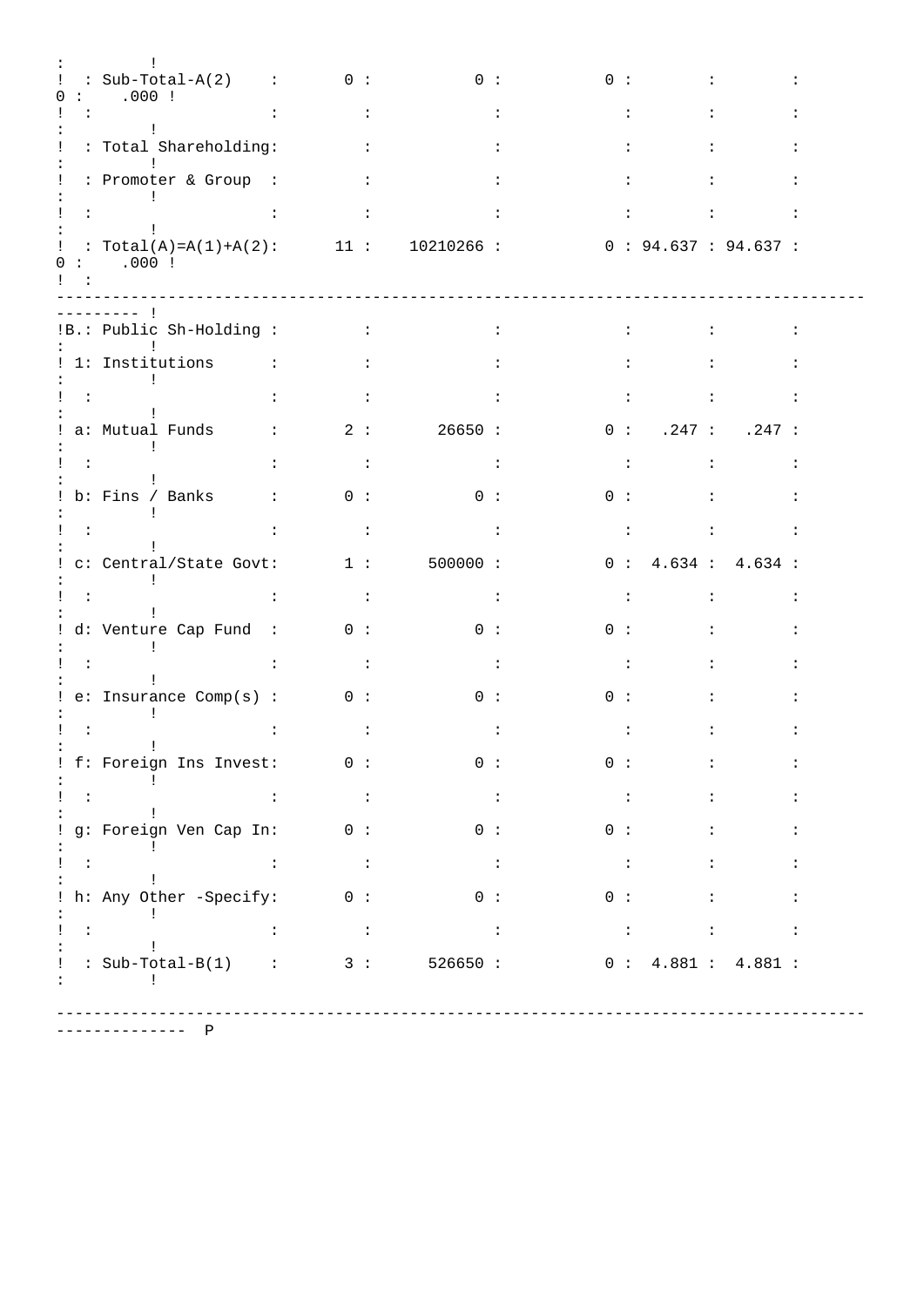|                           |                                   |                                              |                                          |                  | $(1)(a)$ Statement showing ShareHolding Pattern -(Cont2) |                      |                                                                                                                                                                                                                                                                                                                                              |                          |                                |                      |                                                                                                                                                                                                                                                                                                                                                                                                                                                           |                      |
|---------------------------|-----------------------------------|----------------------------------------------|------------------------------------------|------------------|----------------------------------------------------------|----------------------|----------------------------------------------------------------------------------------------------------------------------------------------------------------------------------------------------------------------------------------------------------------------------------------------------------------------------------------------|--------------------------|--------------------------------|----------------------|-----------------------------------------------------------------------------------------------------------------------------------------------------------------------------------------------------------------------------------------------------------------------------------------------------------------------------------------------------------------------------------------------------------------------------------------------------------|----------------------|
|                           |                                   | Name of the Company: Ganga Papers India Ltd. |                                          |                  |                                                          |                      |                                                                                                                                                                                                                                                                                                                                              |                          |                                |                      |                                                                                                                                                                                                                                                                                                                                                                                                                                                           |                      |
|                           |                                   |                                              |                                          |                  | Scrip Code: 531813 Quarter Ended: 31-Dec-2010            |                      |                                                                                                                                                                                                                                                                                                                                              |                          |                                |                      |                                                                                                                                                                                                                                                                                                                                                                                                                                                           |                      |
| М                         |                                   |                                              |                                          |                  |                                                          |                      |                                                                                                                                                                                                                                                                                                                                              |                          |                                |                      |                                                                                                                                                                                                                                                                                                                                                                                                                                                           |                      |
|                           |                                   |                                              |                                          |                  |                                                          |                      |                                                                                                                                                                                                                                                                                                                                              |                          |                                |                      |                                                                                                                                                                                                                                                                                                                                                                                                                                                           |                      |
|                           | Pledged or !                      |                                              |                                          |                  |                                                          |                      | : : Cat of Shareholder: Num-of : Total-no : No-of Share : Tot-Shareholding: Shares                                                                                                                                                                                                                                                           |                          |                                |                      |                                                                                                                                                                                                                                                                                                                                                                                                                                                           |                      |
| $1 - 1 -$                 |                                   | otherwise encumbered !                       |                                          |                  |                                                          |                      | :-Holders : -Shares : in-Dmt-form : as a (%) of tot :                                                                                                                                                                                                                                                                                        |                          |                                |                      |                                                                                                                                                                                                                                                                                                                                                                                                                                                           |                      |
|                           | Share: As $a$ $(\frac{1}{6})!$    |                                              |                                          |                  |                                                          |                      |                                                                                                                                                                                                                                                                                                                                              |                          |                                |                      |                                                                                                                                                                                                                                                                                                                                                                                                                                                           |                      |
|                           | ----:---------!                   |                                              |                                          |                  |                                                          |                      |                                                                                                                                                                                                                                                                                                                                              |                          |                                |                      |                                                                                                                                                                                                                                                                                                                                                                                                                                                           |                      |
|                           | $\sim$ 100 $\sim$ 100 $\sim$      |                                              |                                          |                  |                                                          |                      | $\vdots$ : $\vdots$ : $\vdots$ : $\vdots$ : $\vdots$ : $\vdots$ : $\vdots$ : $\vdots$ : $\vdots$ : $\vdots$ : $\vdots$ : $\vdots$ : $\vdots$ : $\vdots$ : $\vdots$ : $\vdots$ : $\vdots$ : $\vdots$ : $\vdots$ : $\vdots$ : $\vdots$ : $\vdots$ : $\vdots$ : $\vdots$ : $\vdots$ : $\vdots$ : $\vdots$ : $\vdots$                            |                          |                                |                      |                                                                                                                                                                                                                                                                                                                                                                                                                                                           |                      |
| $\sim$ 1.1                |                                   |                                              |                                          |                  |                                                          |                      | $\vdots$ $\vdots$ $\vdots$ $\vdots$ $\vdots$ $\vdots$ $\vdots$ $\vdots$ $\vdots$ $\vdots$ $\vdots$ $\vdots$ $\vdots$ $\vdots$ $\vdots$ $\vdots$ $\vdots$ $\vdots$ $\vdots$ $\vdots$ $\vdots$ $\vdots$ $\vdots$ $\vdots$ $\vdots$ $\vdots$ $\vdots$ $\vdots$ $\vdots$ $\vdots$ $\vdots$ $\vdots$ $\vdots$ $\vdots$ $\vdots$ $\vdots$ $\vdots$ |                          |                                |                      |                                                                                                                                                                                                                                                                                                                                                                                                                                                           |                      |
|                           |                                   |                                              |                                          |                  |                                                          |                      |                                                                                                                                                                                                                                                                                                                                              |                          |                                |                      |                                                                                                                                                                                                                                                                                                                                                                                                                                                           |                      |
|                           | $\mathbf{I}$                      | 2: Non-Institutions : :                      |                                          |                  |                                                          |                      | $\sim 1000$ km s $^{-1}$                                                                                                                                                                                                                                                                                                                     | <b>CENTER CONTRACTOR</b> |                                | $\ddot{\phantom{a}}$ |                                                                                                                                                                                                                                                                                                                                                                                                                                                           | $\ddot{\phantom{a}}$ |
| $\sim$ 10 $\sim$          |                                   |                                              | $\mathbf{L}$<br><b>Contract Contract</b> |                  |                                                          | $\sim$ 100 $\sim$    |                                                                                                                                                                                                                                                                                                                                              | <b>Contract Contract</b> | <b>Contract Contract</b>       |                      |                                                                                                                                                                                                                                                                                                                                                                                                                                                           | $\ddot{\phantom{a}}$ |
|                           |                                   |                                              |                                          |                  | a: Bodies Corporates : 5: 18450 :                        |                      |                                                                                                                                                                                                                                                                                                                                              |                          |                                |                      | 0: 171: 171:                                                                                                                                                                                                                                                                                                                                                                                                                                              |                      |
| $\sim 100$                |                                   | $\sim$ 1.                                    | <b>Contractor</b>                        |                  |                                                          | $\ddot{\phantom{a}}$ |                                                                                                                                                                                                                                                                                                                                              | $\sim 10^{-11}$          | <b>Contractor</b>              |                      |                                                                                                                                                                                                                                                                                                                                                                                                                                                           | $\ddot{\phantom{a}}$ |
|                           |                                   | : b: Individual Holding: :                   |                                          |                  |                                                          | $\ddot{\cdot}$       | $\sim 100$ M $_{\odot}$                                                                                                                                                                                                                                                                                                                      |                          |                                | $\mathbb{R}^n$       |                                                                                                                                                                                                                                                                                                                                                                                                                                                           | $\ddot{\phantom{a}}$ |
| $\sim$ 10 $\sim$          | $\pm$                             |                                              |                                          |                  | i) upto Rs $1$ -Lac: $184:22250:$                        |                      |                                                                                                                                                                                                                                                                                                                                              |                          |                                |                      | 0: .206: .206:                                                                                                                                                                                                                                                                                                                                                                                                                                            |                      |
| $\sim$ 10 $\sim$          |                                   | $\sim$ 1.1                                   | <b>Contract Contract Contract</b>        |                  | <b>Contract Contract Contract</b>                        |                      |                                                                                                                                                                                                                                                                                                                                              |                          |                                |                      | $\mathcal{O}(\mathbb{R}^2)$ . The set of the set of the set of $\mathcal{O}(\mathbb{R}^2)$                                                                                                                                                                                                                                                                                                                                                                |                      |
|                           |                                   |                                              |                                          |                  | : ii) above Rs1-Lac: $1:$ $1:$ $11250:$                  |                      |                                                                                                                                                                                                                                                                                                                                              |                          |                                |                      | 0: .104: .104:                                                                                                                                                                                                                                                                                                                                                                                                                                            |                      |
| $\sim$ 100                |                                   | $\sim$ 10                                    | <b>Contract Contract</b>                 |                  |                                                          | $\ddot{\phantom{a}}$ |                                                                                                                                                                                                                                                                                                                                              | $\sim 100$ M $_\odot$    | <b>Contractor</b>              |                      |                                                                                                                                                                                                                                                                                                                                                                                                                                                           | $\ddot{\phantom{a}}$ |
|                           |                                   | : c: Any Other -Clr-Mem: 0 :                 |                                          |                  | $\begin{array}{ccc} & & 0 & \vdots \end{array}$          |                      |                                                                                                                                                                                                                                                                                                                                              |                          | 0:                             |                      | <b>Experience</b>                                                                                                                                                                                                                                                                                                                                                                                                                                         |                      |
|                           | ÷                                 |                                              | $\mathbf{L}$<br><b>Contractor</b>        |                  | <b>Contract Contract Contract</b>                        |                      |                                                                                                                                                                                                                                                                                                                                              |                          |                                |                      | and the state of the state of the state of                                                                                                                                                                                                                                                                                                                                                                                                                | $\ddot{\cdot}$       |
| ٠.                        | $\mathbf{I}$                      |                                              |                                          |                  | $-OCB$ : 0 : 0 :                                         |                      |                                                                                                                                                                                                                                                                                                                                              |                          | 0 :                            | $\mathbf{L}$         |                                                                                                                                                                                                                                                                                                                                                                                                                                                           | $\ddot{\phantom{a}}$ |
|                           | Ţ.                                |                                              | $\mathbf{L}$<br>$\sim 100$ M $_\odot$    |                  | $\sim 100$ GeV                                           |                      |                                                                                                                                                                                                                                                                                                                                              |                          |                                |                      | $\mathcal{L}=\{1,2,\ldots,2\}$ . The set of the set of the set of the set of the set of the set of the set of the set of the set of the set of the set of the set of the set of the set of the set of the set of the set of the set of                                                                                                                                                                                                                    |                      |
| $\ddot{\phantom{a}}$      | ÷                                 | $-NRI$ :                                     | 1:                                       |                  | 20:                                                      |                      |                                                                                                                                                                                                                                                                                                                                              |                          |                                |                      | 0: 000: .000:                                                                                                                                                                                                                                                                                                                                                                                                                                             |                      |
| $\mathbf{L}$              | Ţ.                                |                                              | <b>Contract Contract</b><br>$\mathbf{L}$ |                  | <b>Contract Contract</b>                                 |                      |                                                                                                                                                                                                                                                                                                                                              |                          |                                |                      | $\mathcal{L}^{\mathcal{L}}(\mathcal{L}^{\mathcal{L}}(\mathcal{L}^{\mathcal{L}}(\mathcal{L}^{\mathcal{L}}(\mathcal{L}^{\mathcal{L}}(\mathcal{L}^{\mathcal{L}}(\mathcal{L}^{\mathcal{L}}(\mathcal{L}^{\mathcal{L}}(\mathcal{L}^{\mathcal{L}}(\mathcal{L}^{\mathcal{L}}(\mathcal{L}^{\mathcal{L}}(\mathcal{L}^{\mathcal{L}}(\mathcal{L}^{\mathcal{L}}(\mathcal{L}^{\mathcal{L}}(\mathcal{L}^{\mathcal{L}}(\mathcal{L}^{\mathcal{L}}(\mathcal{L}^{\mathcal{L$ |                      |
| $\pmb{\cdot}$             |                                   |                                              |                                          |                  |                                                          |                      | : Sub-Total-B(2) : 191 : 51970 : 0 : .482 : .482 :                                                                                                                                                                                                                                                                                           |                          |                                |                      |                                                                                                                                                                                                                                                                                                                                                                                                                                                           |                      |
| $\mathbf{1}$ $\mathbf{1}$ |                                   |                                              |                                          |                  |                                                          |                      |                                                                                                                                                                                                                                                                                                                                              |                          |                                |                      |                                                                                                                                                                                                                                                                                                                                                                                                                                                           |                      |
|                           | ------- 1                         |                                              |                                          |                  |                                                          |                      |                                                                                                                                                                                                                                                                                                                                              |                          |                                |                      |                                                                                                                                                                                                                                                                                                                                                                                                                                                           |                      |
|                           |                                   |                                              |                                          |                  |                                                          |                      | : Total(B)=B(1)+B(2): 194: 578620: 0: 5.363: 5.363:                                                                                                                                                                                                                                                                                          |                          |                                |                      |                                                                                                                                                                                                                                                                                                                                                                                                                                                           |                      |
|                           |                                   |                                              |                                          |                  |                                                          |                      |                                                                                                                                                                                                                                                                                                                                              |                          |                                |                      |                                                                                                                                                                                                                                                                                                                                                                                                                                                           |                      |
|                           | $-$ - - - - - - 1                 |                                              |                                          |                  |                                                          |                      |                                                                                                                                                                                                                                                                                                                                              |                          |                                |                      |                                                                                                                                                                                                                                                                                                                                                                                                                                                           |                      |
|                           | <b>Experience</b> of the state of |                                              |                                          |                  |                                                          |                      | $\frac{1}{2}$ : Total (A+B) : 205 : 10788886 : 0 : 100.000 :                                                                                                                                                                                                                                                                                 |                          |                                |                      |                                                                                                                                                                                                                                                                                                                                                                                                                                                           |                      |
| $\sim$ 100                |                                   |                                              |                                          |                  |                                                          |                      |                                                                                                                                                                                                                                                                                                                                              |                          |                                |                      |                                                                                                                                                                                                                                                                                                                                                                                                                                                           |                      |
|                           |                                   | : IC : Held by Custodian : :                 |                                          |                  | and the control of the con-                              |                      |                                                                                                                                                                                                                                                                                                                                              |                          | <b>Experience of the State</b> |                      | <b>Experience</b>                                                                                                                                                                                                                                                                                                                                                                                                                                         | $\ddot{\phantom{a}}$ |
|                           |                                   | ! : against DR :                             |                                          | $\sim$ 100 $\pm$ |                                                          | $\ddot{\phantom{a}}$ |                                                                                                                                                                                                                                                                                                                                              |                          |                                |                      |                                                                                                                                                                                                                                                                                                                                                                                                                                                           | $\ddot{\cdot}$       |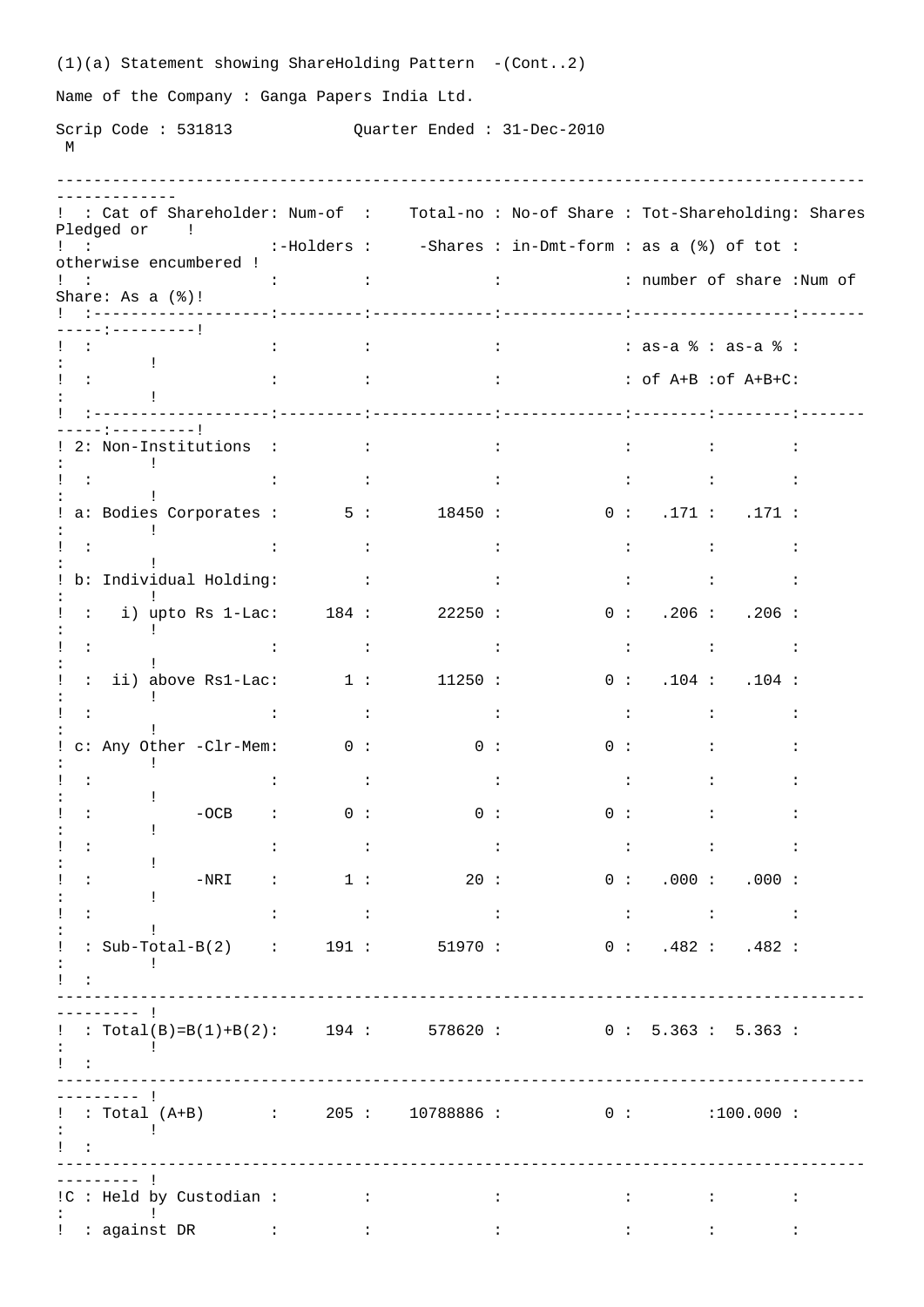|  | ! 1: Promoter and         |  |      |            |  |    |  |                      |       |  |
|--|---------------------------|--|------|------------|--|----|--|----------------------|-------|--|
|  |                           |  |      |            |  |    |  |                      |       |  |
|  | : Promoter Group          |  |      | 0:         |  | 0: |  | $\ddot{\phantom{a}}$ | .000: |  |
|  |                           |  |      |            |  |    |  |                      |       |  |
|  | ! 2: Public               |  |      | 0:         |  | 0: |  | $\ddot{\cdot}$       | .000: |  |
|  |                           |  |      |            |  |    |  |                      |       |  |
|  |                           |  |      |            |  |    |  |                      |       |  |
|  |                           |  |      |            |  |    |  |                      |       |  |
|  | : Grand Total( $A+B+C$ ): |  | 205: | 10788886 : |  | 0: |  | :100.000:            |       |  |
|  |                           |  |      |            |  |    |  |                      |       |  |
|  |                           |  |      |            |  |    |  |                      |       |  |
|  |                           |  |      |            |  |    |  |                      |       |  |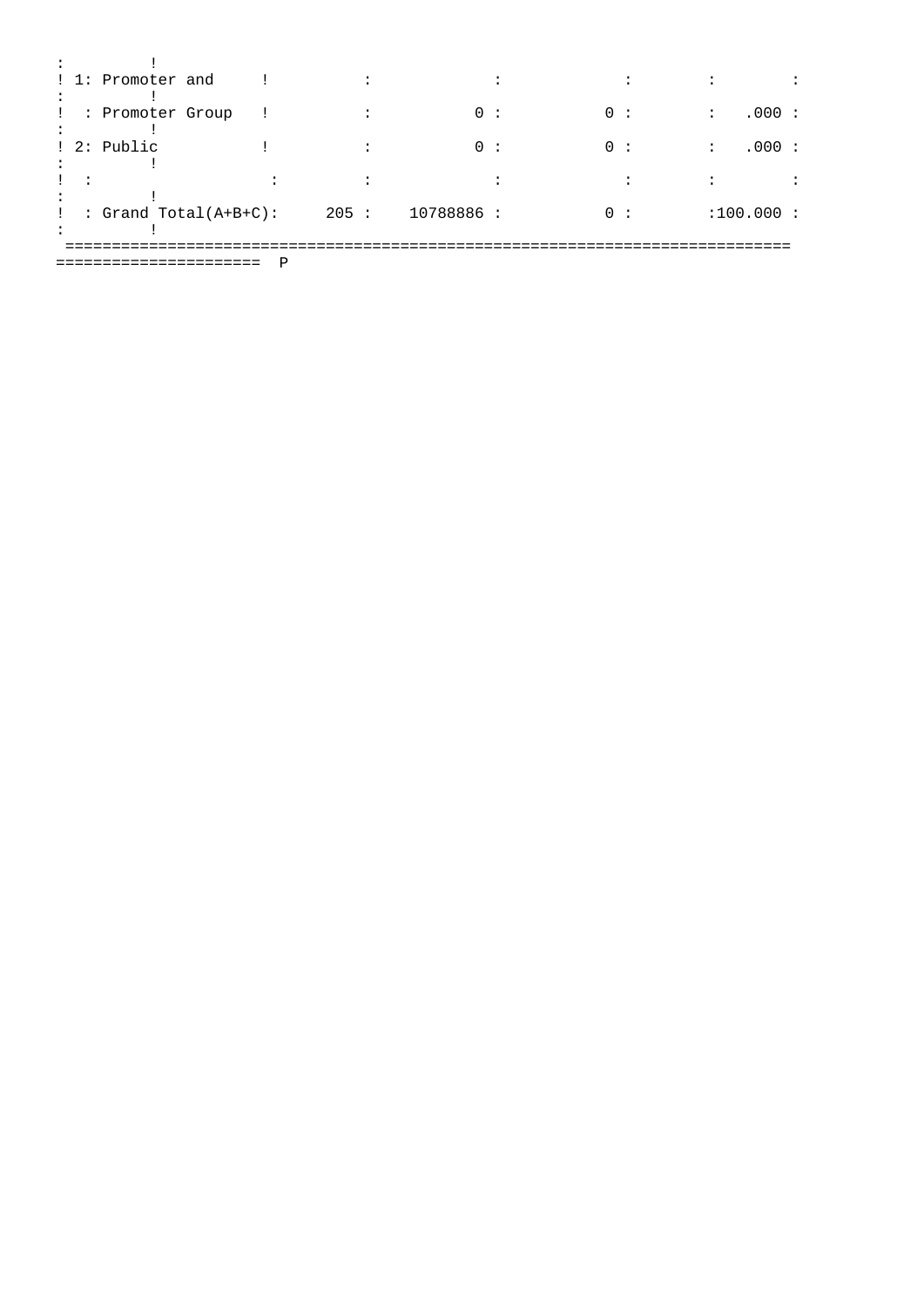(I)(c) Share Holding Pattern - Category -Public [ 1% & above ] Name of the Company : Ganga Papers India Ltd. Scrip Code : 531813 Quarter Ended : 31-Dec-2010 Srl-# Ref-Num Mame of the Holder Scp-Held %-to-Total 1 S00003 STRESSED ASSETS STABILISATION FUND 500000 4.634 -------------------------------------------------------------------------------- 1 <Totals> -Public [ 1% & above ] --------------------------------------------------------------------------------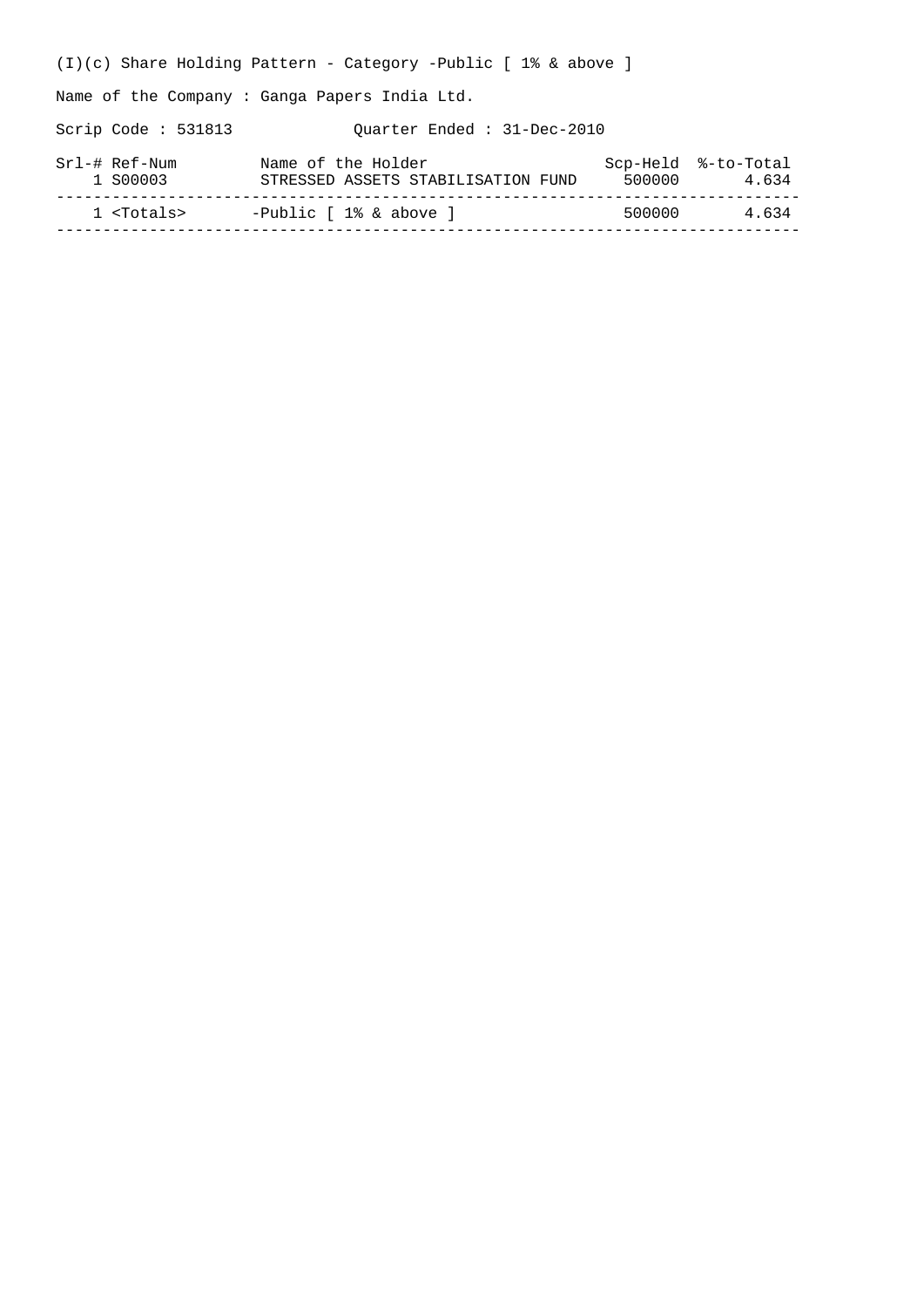| (I)(d) Details of Locked in Shares                  |          |                     |
|-----------------------------------------------------|----------|---------------------|
| Name of the Company: Ganga Papers India Ltd.        |          |                     |
| Scrip Code : $531813$<br>Ouarter Ended: 31-Dec-2010 |          |                     |
| Srl-# Ref-Num -Cat<br>Name of the Holder            |          | Lock-Scp %-to-Total |
| $-$ NIL $-$<br>$-$ NIL $-$                          |          |                     |
| 0 <totals> Locked in Shares</totals>                | $\Omega$ | .000                |
|                                                     |          |                     |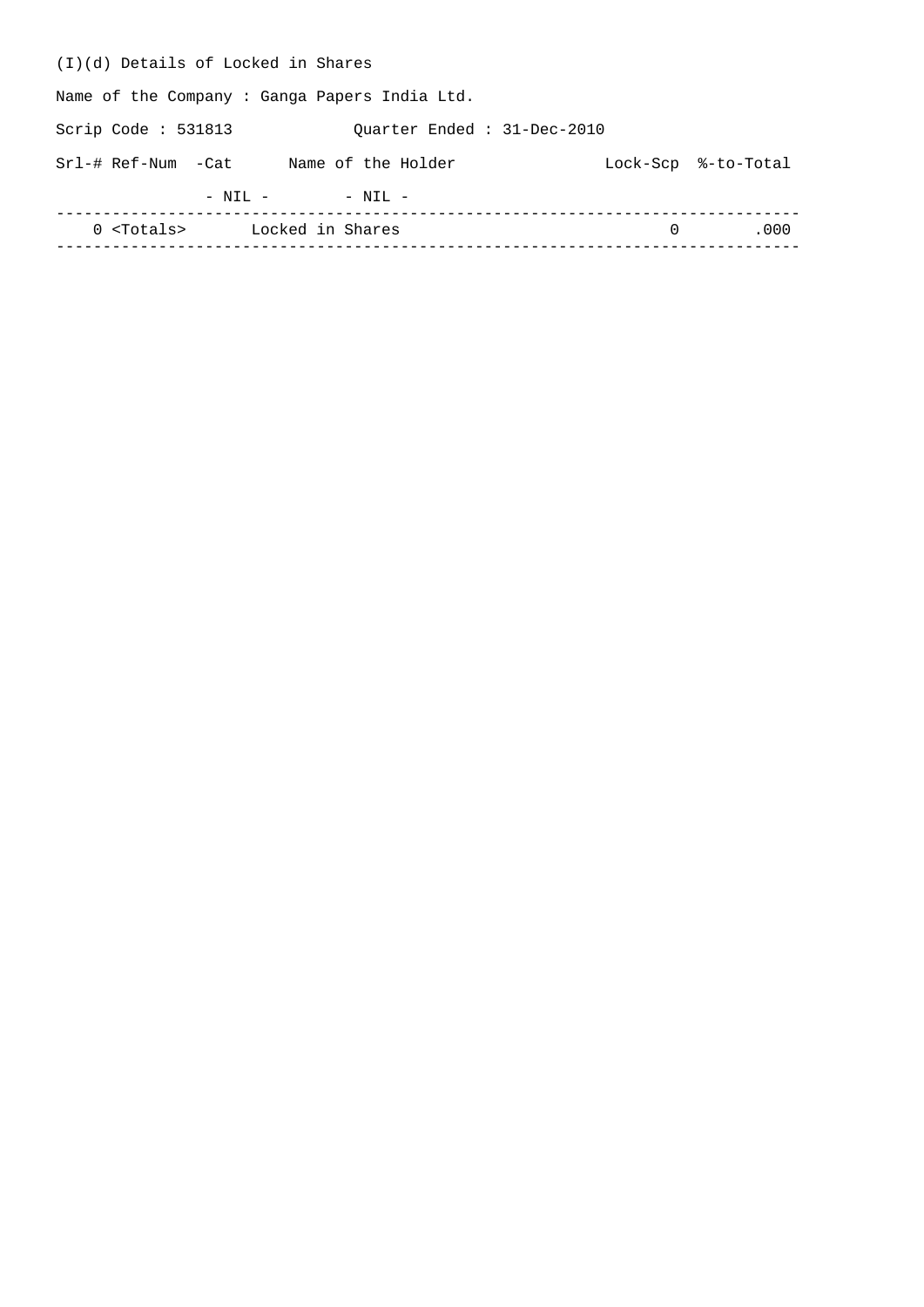| (II)(a) Details of Depository Receipts (DRs)             |     |                              |                 |
|----------------------------------------------------------|-----|------------------------------|-----------------|
| Name of the Company: Ganga Papers India Ltd.             |     |                              |                 |
| Scrip Code : $531813$<br>Ouarter Ended: 31-Dec-2010      |     |                              |                 |
| Srl-# Ref-Num Name of the Holder                         | Typ | no-of sh-under<br>DRS OS-Drs | (응)-to<br>Total |
| $-$ NIL $-$<br>$- NTI -$                                 |     |                              |                 |
| 0 <totals> Details of Depository Receipts (DRs)</totals> |     | $\Omega$                     | .000            |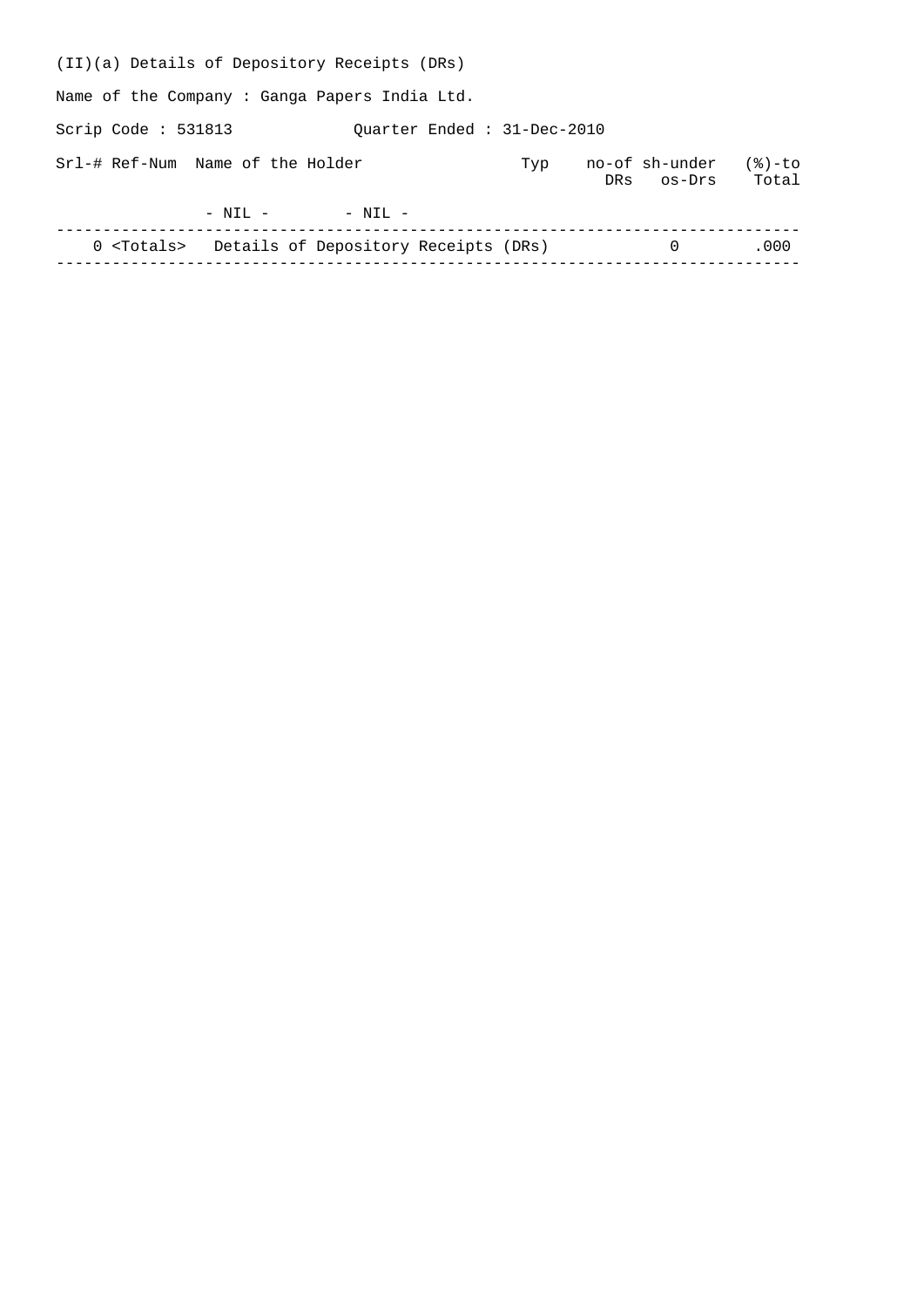|                       |  | (II)(b) Statement showing holding of Depository Receipts (DR's), where underlying<br>shares held by Promoter/promoter group are in excess of 1% of the total<br>number of shares: |           |                            |                                              |  |  |  |
|-----------------------|--|-----------------------------------------------------------------------------------------------------------------------------------------------------------------------------------|-----------|----------------------------|----------------------------------------------|--|--|--|
|                       |  | Name of the Company: Ganga Papers India Ltd.                                                                                                                                      |           |                            |                                              |  |  |  |
| Scrip Code : $531813$ |  |                                                                                                                                                                                   |           | Ouarter Ended: 31-Dec-2010 |                                              |  |  |  |
|                       |  | Srl-# Name of the Dr holder No.of shares<br>Type of outstanding Dr underlying DRs Total No. of Shares                                                                             |           |                            | Shares underlying $0/s$ DRs as a $\delta$ of |  |  |  |
|                       |  | $-$ NTI, $-$                                                                                                                                                                      | $- NTI -$ |                            | $-$ NTI, $-$                                 |  |  |  |
| TOTAL                 |  |                                                                                                                                                                                   |           | 0                          | .000                                         |  |  |  |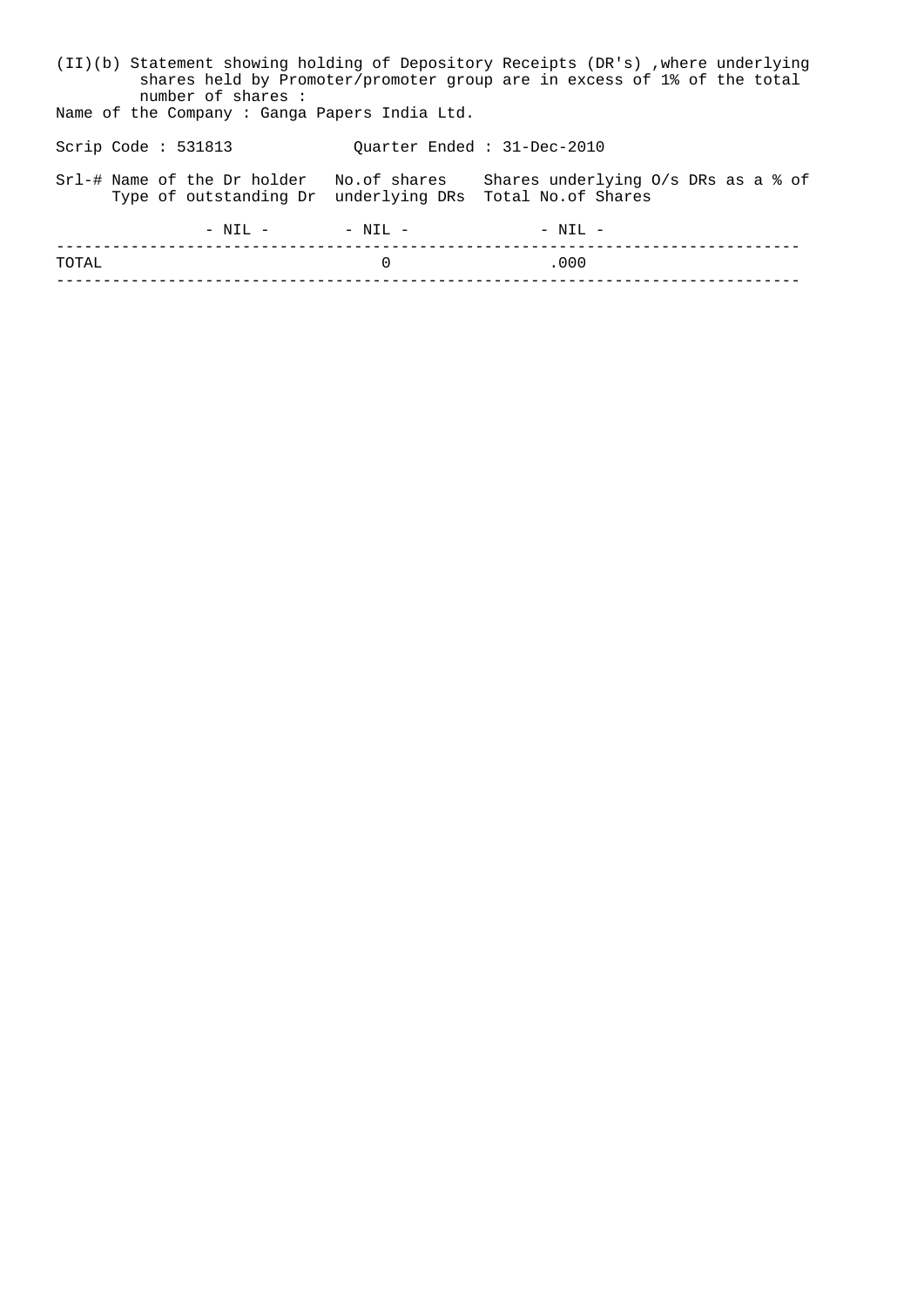P(I)(b) Share Holding Pattern - Category -Promoter & Promoter Group Name of the Company : Ganga Papers India Ltd. Scrip Code : 531813 (Quarter Ended : 31-Dec-2010) M --------------------------------------------------------------------------------------- -------------- Srl: Ref-Num : Name of the Share Holder : Total Shares Held :Pledged or otherwise Encumb :-Number :As a % :-Number : As a %: As a %  $: Grand-$  :  $: Grand-$  : : of Grand  $\qquad \qquad : \qquad \qquad \text{``i--Total} \qquad :$ : Total  $:$  :  $(A+B+C):$  :  $:(A+B+C)$  : : : : :sub-cl-Ia ------------------------------------------------------:-----------:-------:----------:- -------:-------<br>1 000003 RAS POLYTEX PVT LTD : 4065000 : 37.678: 0:  $.000: 000004$ SAB COMPUTING PVT LTD : 300000 : 2.781: 0:  $.000: 000$ <br>3 000005 ANJU KANORIA : 340000 : 3.151: 0: .000: .000 4 000006 SADHNA KANORIA : 150000 : 1.390: 0: .000: .000<br>5 000007 SANDEEP KANORIA : 90000 : .834: 0: .000 : .000<br>6 000008 SANJAY KANORIA : 242500 : 2.248: 0: .000: .000 7 000009 VARANASI JUTE BAG IND. PVT LTD : 140000 : 1.298: 0: .000: .000<br>8 000010 GANGA PULP & PAPERS PVT LTD : 4672500 : 43.308: 0: .000: .000<br>9 000011 9 000011 SAKET KANORIA : 110683 : 1.026: 0: .000: .000 10 000012 PRITU CHAUDHARY : 99582 : .923: 0:  $.000: .000$ <br>11 000013 11 000013 SANDEEP KANORIA : 1 : .000: 0: .000: .000 ------------------------------------------------------:-----------:-------:----------:- ------:------- -Total Promoter & Promoter Group : 10210266 : 94.637: 0: .000: .000 ---------------------------------------------------------------------------------------

--------------P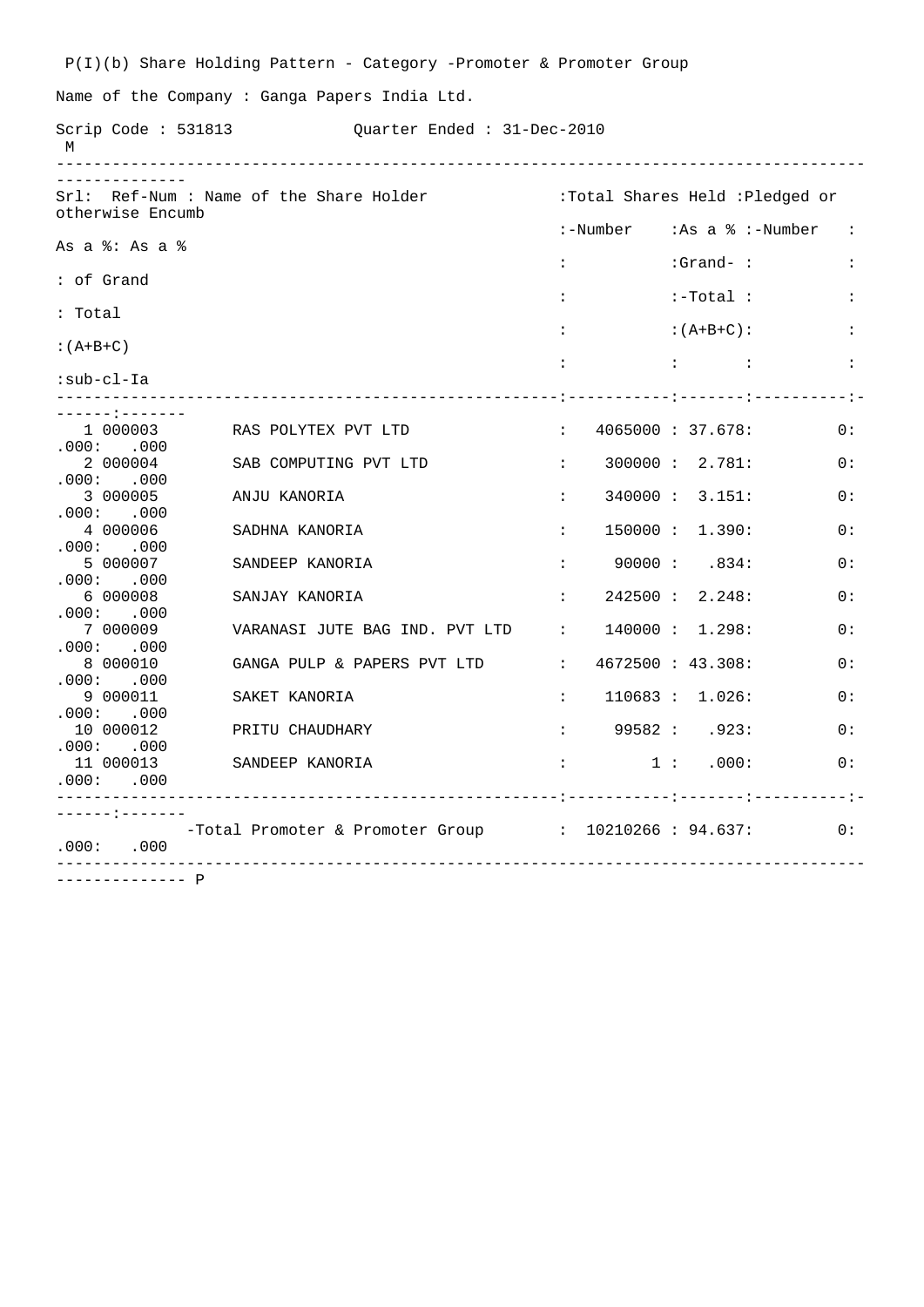|                                 | Ganga Papers India Ltd.                                                  | $(KPEQ S-)$                 | PAGE : 1                       |                                     |                                 |
|---------------------------------|--------------------------------------------------------------------------|-----------------------------|--------------------------------|-------------------------------------|---------------------------------|
|                                 | Status & Sub-Status Wise Report : As on 31-Dec-2010                      |                             |                                |                                     |                                 |
|                                 | Codes Status & Sub-Status Heads                                          |                             | Fol-Cnt ( % )                  | Holding-Cnt                         | $($ $\frac{6}{6}$ $)$           |
| 1 00<br>1 04                    | General Public<br>Promoters-Ind                                          | 185<br>7                    | 90.244<br>3.415                | 33500<br>1032766                    | .311<br>9.572                   |
| $\mathbf{1}$                    | $*$ STATUS - TOTAL $*$                                                   | 192                         | 93.659                         | 1066266                             | 9.883                           |
| 2 01                            | NRI-Rep                                                                  | $\mathbf{1}$                | .488                           | 20                                  | .000                            |
| $\overline{2}$                  | * STATUS - TOTAL *                                                       | $\mathbf{1}$                | .488                           | 20                                  | .000                            |
| 4 0 5<br>4 0 6<br>4 0 9<br>4 12 | Gr.Comp.& Assoc<br>Mutual Funds<br>Pvt Corp Bodies<br>State-Govt FI/Corp | 4<br>2<br>5<br>$\mathbf{1}$ | 1.951<br>.976<br>2.439<br>.488 | 9177500<br>26650<br>18450<br>500000 | 85.064<br>.247<br>.171<br>4.634 |
| 4                               | * STATUS - TOTAL *                                                       | $12 \overline{ }$           | 5.854                          | 9722600                             | 90.116                          |
|                                 | * * G R A N D - T O T A L * *                                            | 205<br>========             | 100.000<br>=======             | 10788886<br>===========             | 100.000<br>=======              |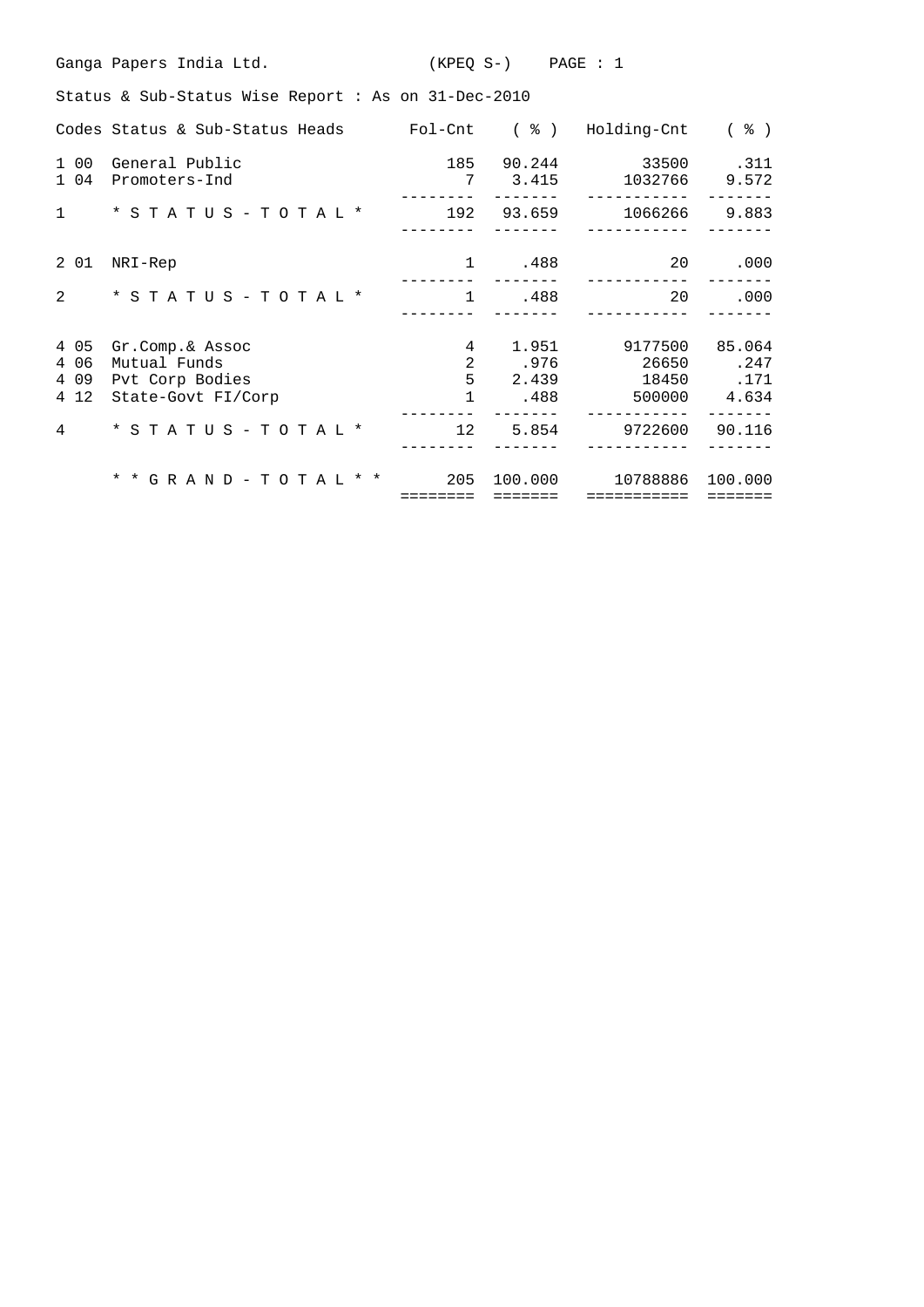Indian Promoters

|        |       | FOL/CLI# SIGL NAME OF THE SHARE HOLDERS | HOLDG    | ⊱<br>TO Cap |
|--------|-------|-----------------------------------------|----------|-------------|
| 000010 | 4 05  | GANGA PULP & PAPERS PVT LTD             | 4672500  | 43.308      |
| 000003 | 4 0 5 | RAS POLYTEX PVT LTD                     | 4065000  | 37.678      |
| 000005 | 1 04  | ANJU KANORIA                            | 340000   | 3.151       |
| 000004 | 4 05  | SAB COMPUTING PVT LTD                   | 300000   | 2.781       |
| 000008 | 1 04  | SANJAY KANORIA                          | 242500   | 2.248       |
| 000006 | 1 04  | SADHNA KANORIA                          | 150000   | 1.390       |
| 000009 | 4 05  | VARANASI JUTE BAG IND. PVT LTD          | 140000   | 1.298       |
| 000011 | 1 04  | SAKET KANORIA                           | 110683   | 1.026       |
| 000012 | 1 04  | PRITU CHAUDHARY                         | 99582    | .923        |
| 000007 | 1 04  | SANDEEP KANORIA                         | 90000    | .834        |
| 000013 | 1 04  | SANDEEP KANORIA                         |          | .000.       |
| 000011 | A1A   | Indian Promoters                        | 10210266 | 94.637      |
|        |       |                                         |          |             |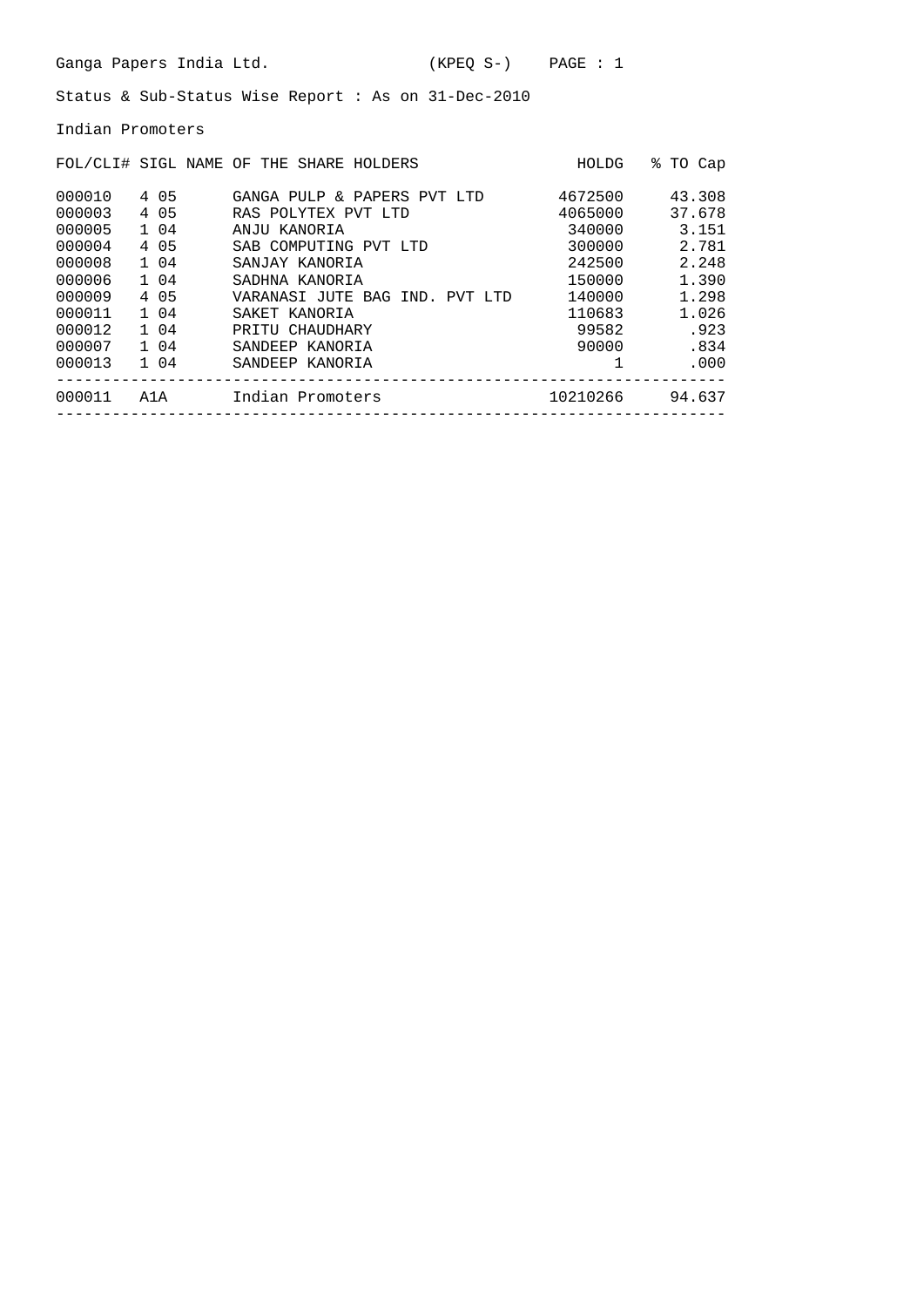| Ganga Papers India Ltd.                                |                                                                      | (KPEO S-) PAGE : 2 |                |              |  |  |  |  |  |
|--------------------------------------------------------|----------------------------------------------------------------------|--------------------|----------------|--------------|--|--|--|--|--|
| Status & Sub-Status Wise Report : As on $31$ -Dec-2010 |                                                                      |                    |                |              |  |  |  |  |  |
| Mutual Funds and UTI                                   |                                                                      |                    |                |              |  |  |  |  |  |
|                                                        | FOL/CLI# SIGL NAME OF THE SHARE HOLDERS                              |                    | HOLDG          | % TO Cap     |  |  |  |  |  |
| S01501 4 06<br>S01511 4 06                             | STOCK HOLDING CORPORATION OF IND<br>STOCK HOLDING CORPORATION OF IND |                    | 15900<br>10750 | .147<br>.100 |  |  |  |  |  |
| 000002<br>B1A                                          | Mutual Funds and UTI                                                 |                    | 26650          | .247         |  |  |  |  |  |
|                                                        |                                                                      |                    |                |              |  |  |  |  |  |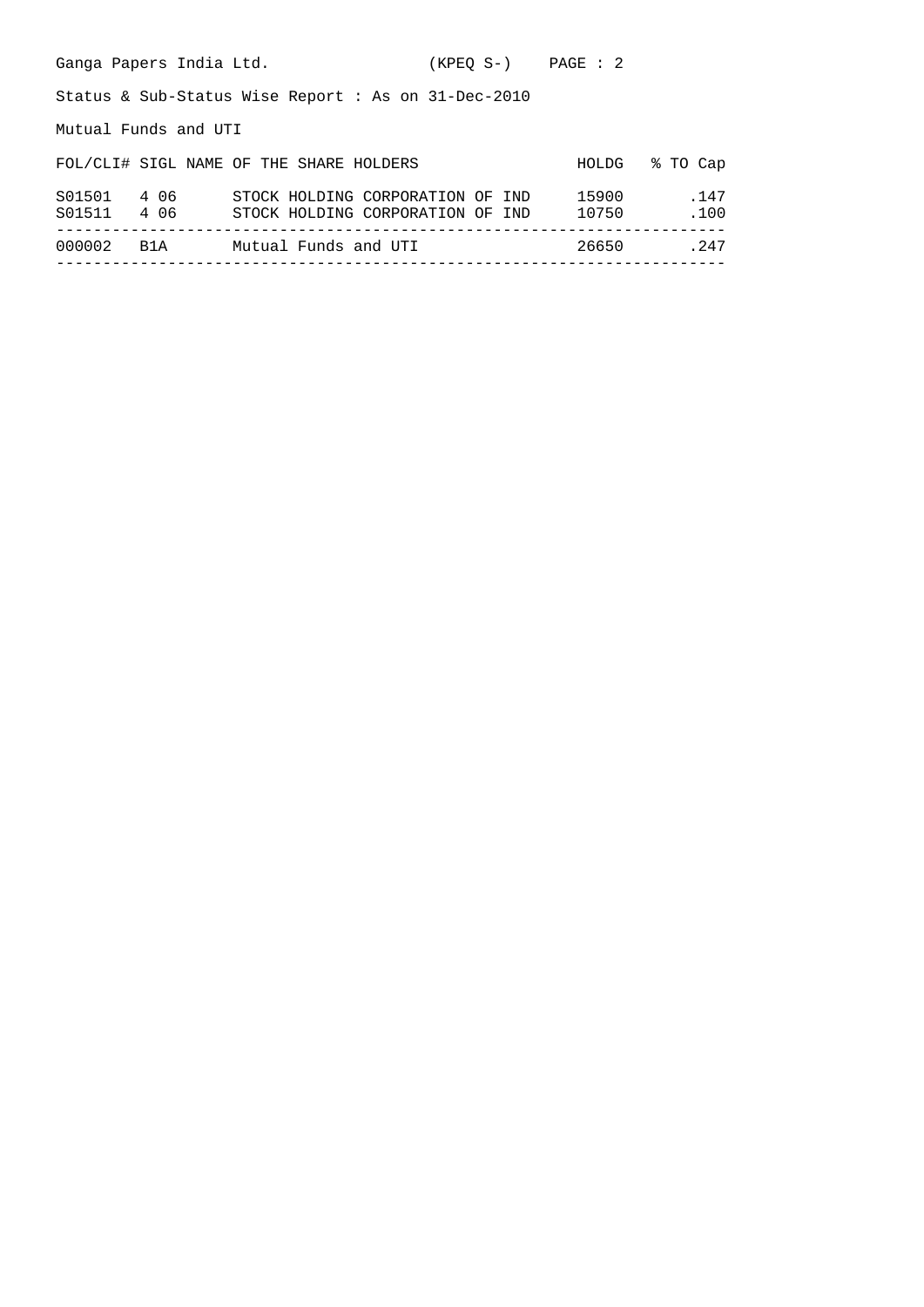| Ganga Papers India Ltd.           |                                                        | (KPEO S-) PAGE : 3 |        |          |
|-----------------------------------|--------------------------------------------------------|--------------------|--------|----------|
|                                   | Status & Sub-Status Wise Report : As on $31$ -Dec-2010 |                    |        |          |
| Banks, Fin Inst(s), Ins $Comp(s)$ |                                                        |                    |        |          |
|                                   | FOL/CLI# SIGL NAME OF THE SHARE HOLDERS                |                    | HOLDG  | % TO Cap |
| S00003<br>4 1 2                   | STRESSED ASSETS STABILISATION FUN                      |                    | 500000 | 4.634    |
| 000001<br>B2A                     | Banks, Fin Inst(s), Ins $Comp(s)$                      |                    | 500000 | 4.634    |
|                                   |                                                        |                    |        |          |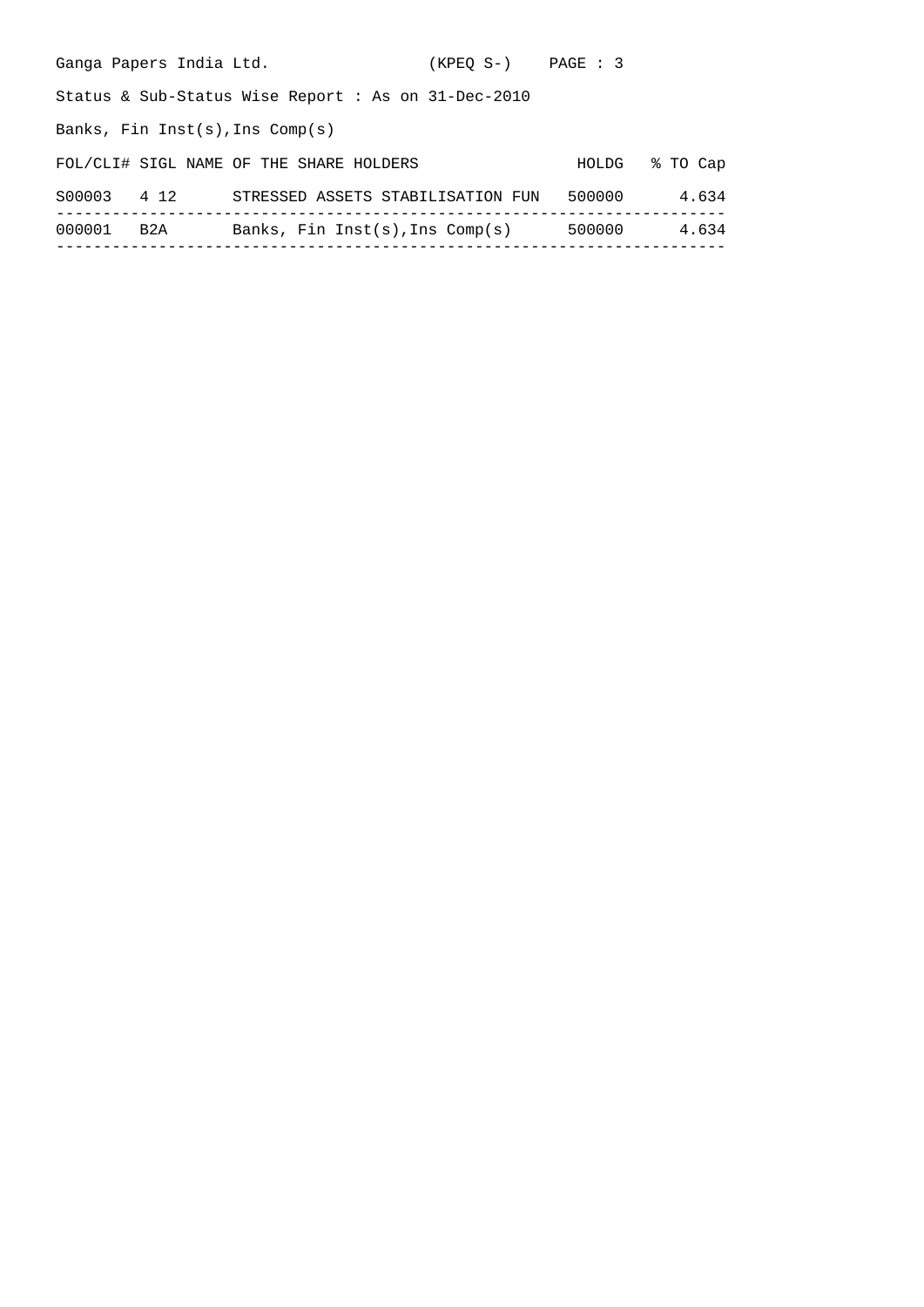Private Corporate Bodies

|                  |                | FOL/CLI# SIGL NAME OF THE SHARE HOLDERS                  | HOLDG         | % TO Cap     |
|------------------|----------------|----------------------------------------------------------|---------------|--------------|
| S01503<br>I01503 | 4 0 9<br>4 0 9 | SIS SECURITIES MARKETING PVT LTD<br>I L & F S            | 11660<br>5000 | .108<br>.046 |
| S01507           | 4 0 9          | SIS SHARE & STOCK BROKERS PVT LTD                        | 1350          | .013         |
| S01508<br>J01505 | 4 0 9<br>4 0 9 | SHRIRAM INDUS STOCKS LTD<br>JOINDRE CAPITAL SERVICES LTD | 340<br>100    | .003<br>.001 |
| 000005           | C1A            | Private Corporate Bodies                                 | 18450         | .171         |
|                  |                |                                                          |               |              |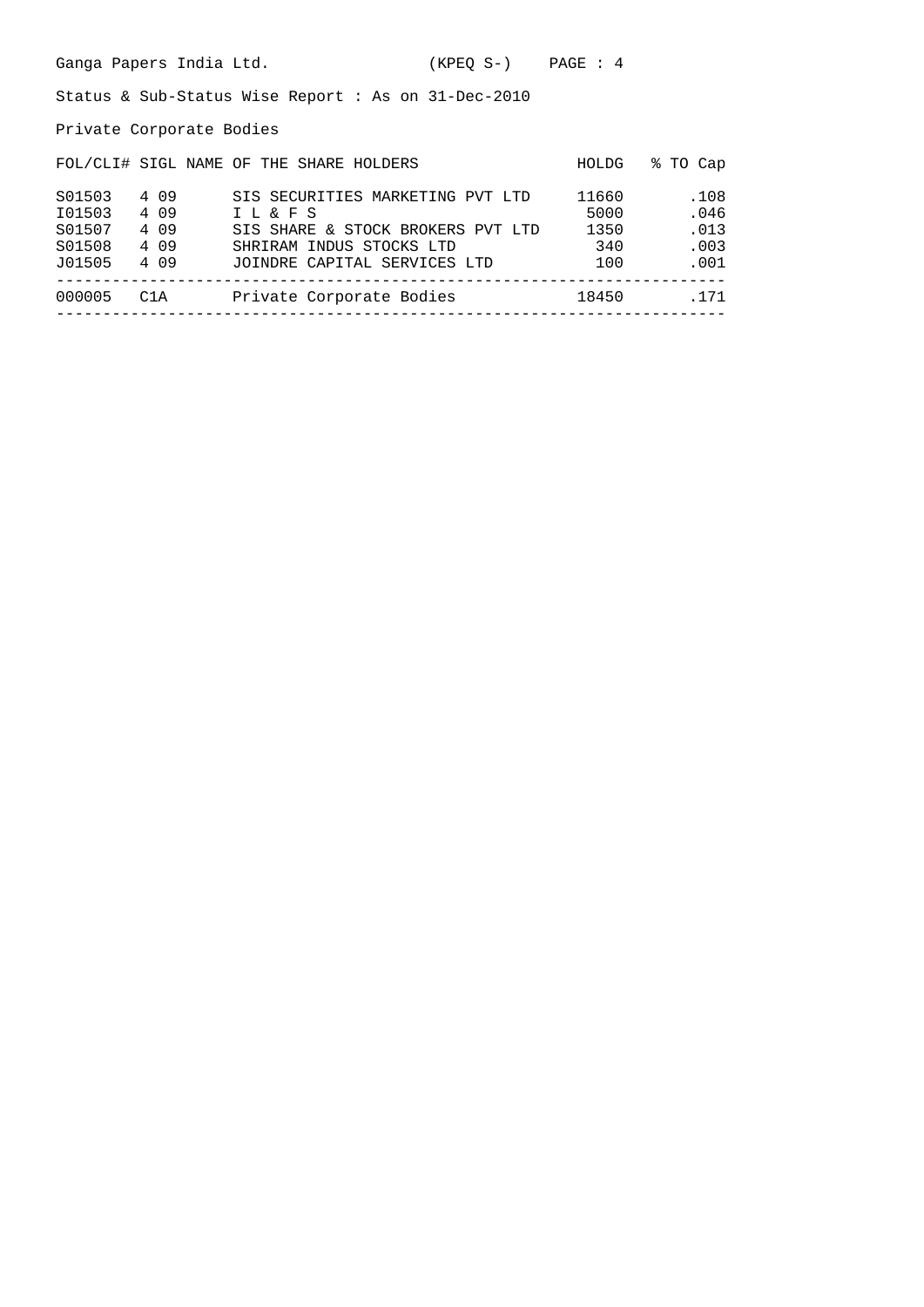| Ganga Papers India Ltd.    |                                                        | $(KPEO S-)$ PAGE : 5 |    |                |
|----------------------------|--------------------------------------------------------|----------------------|----|----------------|
|                            | Status & Sub-Status Wise Report : As on $31$ -Dec-2010 |                      |    |                |
| Nri / OCB                  |                                                        |                      |    |                |
|                            | FOL/CLI# SIGL NAME OF THE SHARE HOLDERS                |                      |    | HOLDG % TO Cap |
| A01151 2 01 ANIL U KUNCHUR |                                                        |                      | 20 | .000           |
| 000001                     | C3A Nri / OCB                                          |                      | 20 | .000           |
|                            |                                                        |                      |    |                |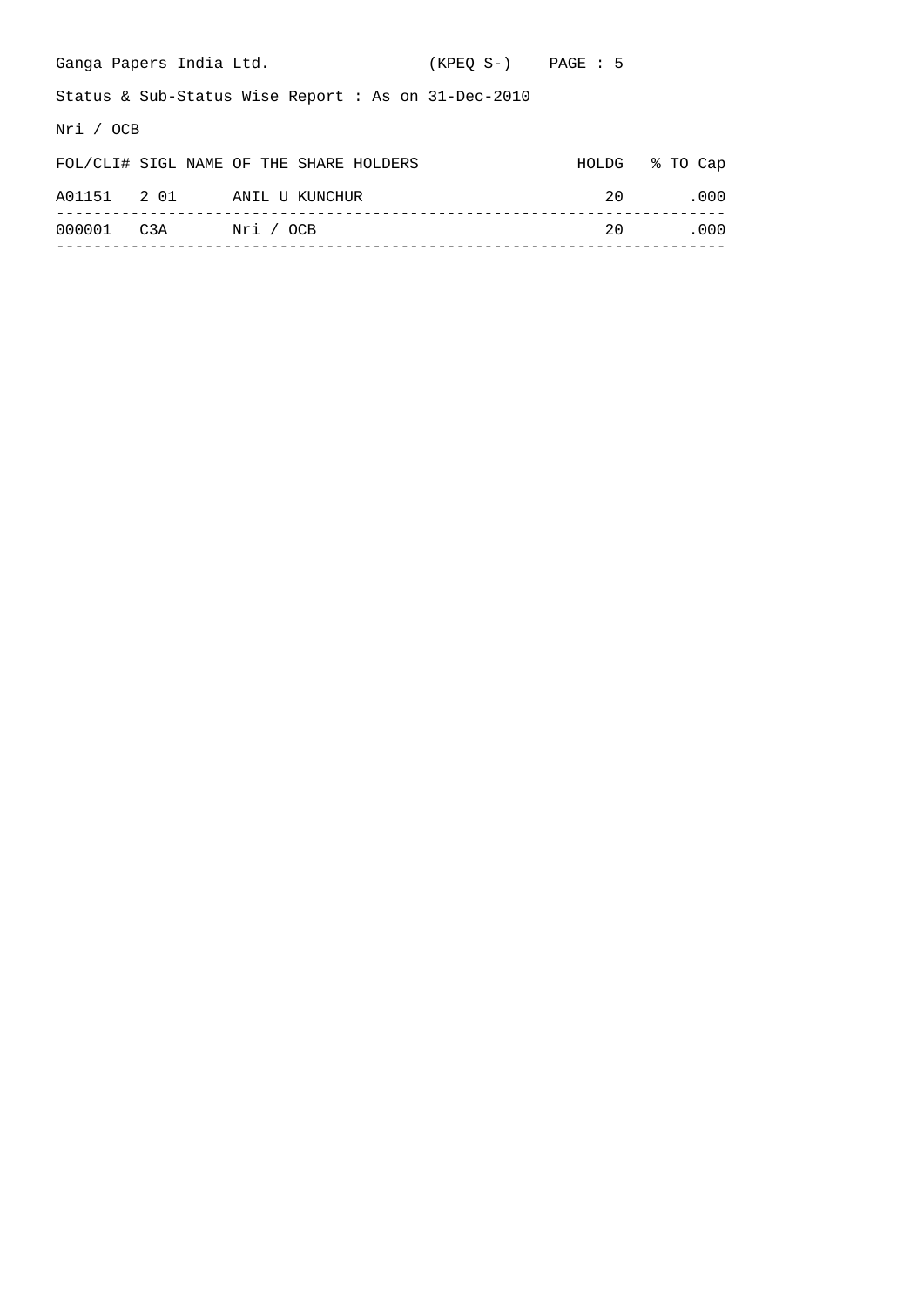List of Holders holding 01.000% & above

| FOL/CLI# | THE SHARE HOLDER<br>NAME OF       | HOLDG    | % Cap  | Category                 |
|----------|-----------------------------------|----------|--------|--------------------------|
| 000005   | ANJU KANORIA                      | 340000   |        | 3.151 Indian Promoter    |
| 000008   | SANJAY KANORIA                    | 242500   |        | 2.248 Indian Promoter    |
| 000006   | SADHNA KANORIA                    | 150000   |        | 1.390 Indian Promoter    |
| 000011   | SAKET KANORIA                     | 110683   |        | 1.026 Indian Promoter    |
| 000010   | GANGA PULP & PAPERS PVT LTD       | 4672500  |        | 43.308 Indian Promoter   |
| 000003   | RAS POLYTEX PVT LTD               | 4065000  |        | 37.678 Indian Promoter   |
| 000004   | SAB COMPUTING PVT LTD             | 300000   |        | 2.781 Indian Promoter    |
| 000009   | VARANASI JUTE BAG IND. PVT LTD    | 140000   |        | 1.298 Indian Promoter    |
| S00003   | STRESSED ASSETS STABILISATION FUN | 500000   |        | 4.634 Banks, FI, Ins Cos |
| 000009   | $[01.0008]$ & above holders       | 10520683 | 97.514 |                          |
|          |                                   |          |        |                          |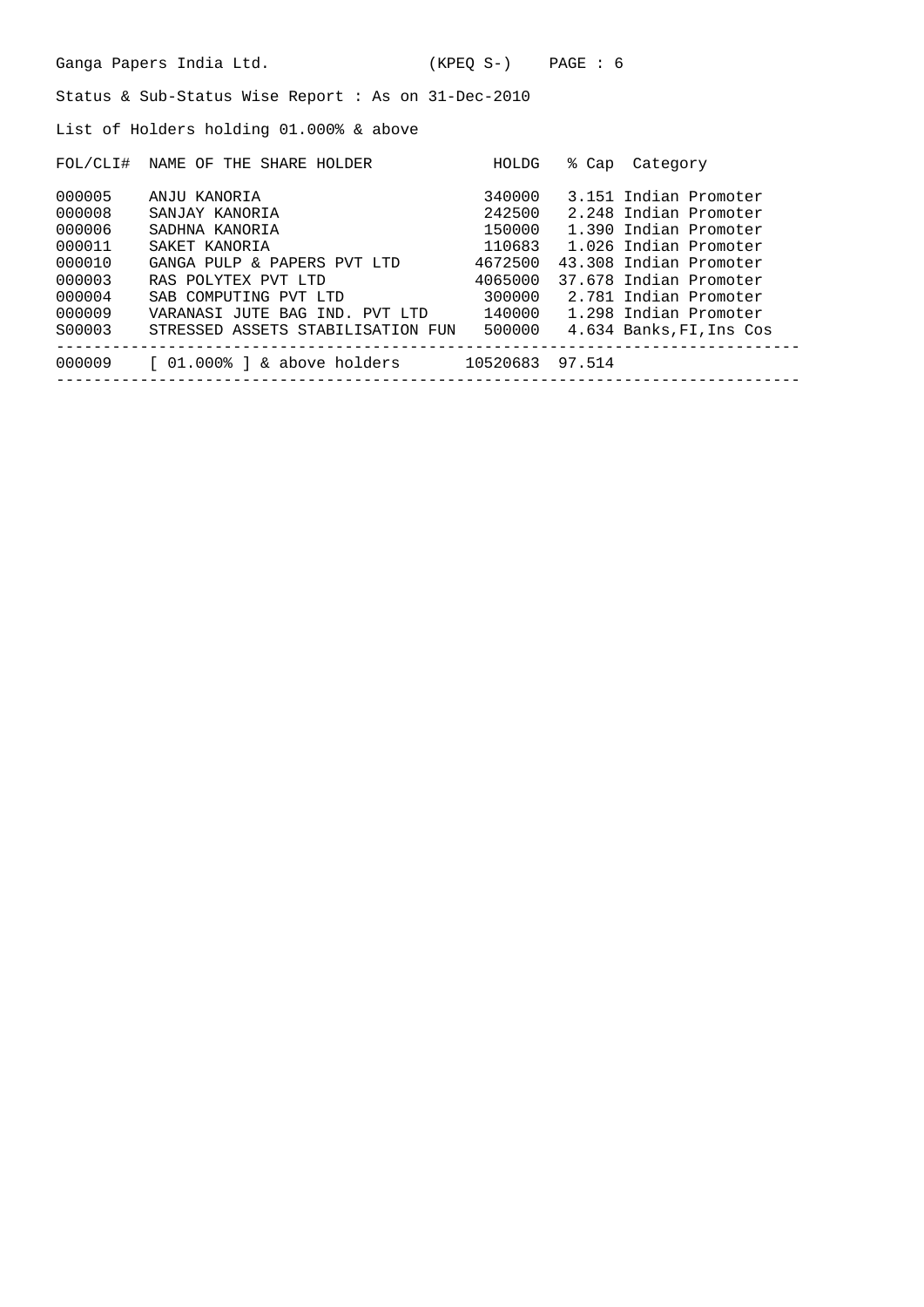List of Top (100) Holders (General)

| FOL/CLI# SIGL NAME OF THE SHARE HOLDERS |  |  |  | HOLDG % TO Cap |  |  |
|-----------------------------------------|--|--|--|----------------|--|--|

| 000010 | 4 0 5                          | GANGA PULP & PAPERS PVT LTD       | 4672500 | 43.308 |
|--------|--------------------------------|-----------------------------------|---------|--------|
| 000003 | 05<br>4                        | RAS POLYTEX PVT LTD               | 4065000 | 37.678 |
| S00003 | 4 1 2                          | STRESSED ASSETS STABILISATION FUN | 500000  | 4.634  |
| 000005 | 1 04                           | ANJU KANORIA                      | 340000  | 3.151  |
| 000004 | 4 0 5                          | SAB COMPUTING PVT LTD             | 300000  | 2.781  |
| 000008 | 1 04                           | SANJAY KANORIA                    | 242500  | 2.248  |
| 000006 | 1 04                           | SADHNA KANORIA                    | 150000  | 1.390  |
| 000009 | 4 0 5                          | VARANASI JUTE BAG IND. PVT LTD    | 140000  | 1.298  |
| 000011 | 1 04                           | SAKET KANORIA                     | 110683  | 1.026  |
| 000012 | 1 04                           | PRITU CHAUDHARY                   | 99582   | .923   |
| 000007 | 104                            | SANDEEP KANORIA                   | 90000   | .834   |
| S01501 | 06<br>4                        | STOCK HOLDING CORPORATION OF IND  | 15900   | .147   |
| S01503 | 4 0 9                          | SIS SECURITIES MARKETING PVT LTD  | 11660   | .108   |
| M01516 | 1 0 0                          | MR S SUNDER                       | 11250   | .104   |
| S01511 | 4 06                           | STOCK HOLDING CORPORATION OF IND  | 10750   | .100   |
| I01503 | 4 0 9                          | I L & F S                         | 5000    | .046   |
| M01154 | 1 00                           | MRS REKHADEVI SHRIGOPAL RATHI     | 3340    | .031   |
| N01508 | 1 0 0                          | NAVZER LANGRANA                   | 1790    | .017   |
| D01039 | 1 0 0                          | DHANRAJ RATHI                     | 1500    | .014   |
| S01507 | 4 0 9                          | SIS SHARE & STOCK BROKERS PVT LTD | 1350    | .013   |
| M01515 | 1 0 0                          | MR S SUNDER                       | 1000    | .009   |
| S01171 | 1 00                           | SHRIVIKA TRUST                    | 1000    | .009   |
| P01507 | 1 00                           | PRAFULLA DATTATRAYA VEDAK         | 970     | .009   |
| U01033 | 100                            | <b>UDAY KULKARNI</b>              | 850     | .008   |
| M01511 | 1 0 0                          | MAJOR K L BHATTI                  | 700     | .006   |
| A01502 | 1 00                           | ANILA P PATEL                     | 530     | .005   |
| A01501 | 1 0 0                          | AMRIT K PATEL                     | 450     | .004   |
| A01505 | 1 00                           | ANJANI HARISH MOTIWALLA           | 440     | .004   |
| G01502 | 1 00                           | GIRDHARI SAGARMAL BIYANI          | 350     | .003   |
| M01505 | 1 00                           | MHP CAPITAL SERVICES              | 350     | .003   |
| S01505 | 0 <sub>0</sub><br>1            | S D GADGIL                        | 340     | .003   |
| S01508 | 4 0 9                          | SHRIRAM INDUS STOCKS LTD          | 340     | .003   |
| S01506 | 1 0 0                          | SHAILESHKUMAR D JAIN              | 270     | .003   |
| R01167 | 1 00                           | RONAK SHAH                        | 200     | .002   |
| M01501 | 1 00                           | MANJULA A PATEL                   | 190     | .002   |
| A01506 | 1 0 0                          | ASHA NAIR                         | 160     | .001   |
| J01084 | 100                            | JYOTI SHAH                        | 150     | .001   |
| M01051 | 1 00                           | MAMTA SHAH                        | 150     | .001   |
| N01506 | 100                            | NILKANTH KASHINATH NAGARKAR       | 150     | .001   |
| P01503 | 1 00                           | PRASAD GAJANAN GODBOLE            | 150     | .001   |
| P01506 | 1 0 0                          | PARMANAND RAMCHAND                | 150     | .001   |
| R01163 | 1 0 0                          | ROHIL SHAH                        | 150     | .001   |
| R01165 | 0 <sub>0</sub><br>$\mathbf{1}$ | ROMIL SHAH                        | 150     | .001   |
| R01503 | 1 0 0                          | RANA PEVEKAR                      | 150     | .001   |
| A01135 | 0 <sub>0</sub><br>1            | ASHOKKUMAR BABULAL RATHOD         | 110     | .001   |
| G01501 | 0 <sub>0</sub><br>$\mathbf{1}$ | GRACE FERNANDEZ                   | 110     | .001   |
| I01001 | 1 0 0                          | I W VIJAYKUMAR                    | 110     | .001   |
| N01004 | 0 <sub>0</sub><br>$\mathbf{1}$ | NALINI VIJAYKUMAR                 | 110     | .001   |
| R01002 | 1 0 0                          | R KRISHNA                         | 110     | .001   |
| S01145 | 0 <sub>0</sub><br>$\mathbf{1}$ | SHEELA KRISHNA                    | 110     | .001   |
| A01004 | 1 0 0                          | ABDUL MAJID MEMON                 | 100     | .001   |
| A01138 | 1 0 0                          | <b>ASHRAF MEMON</b>               | 100     | .001   |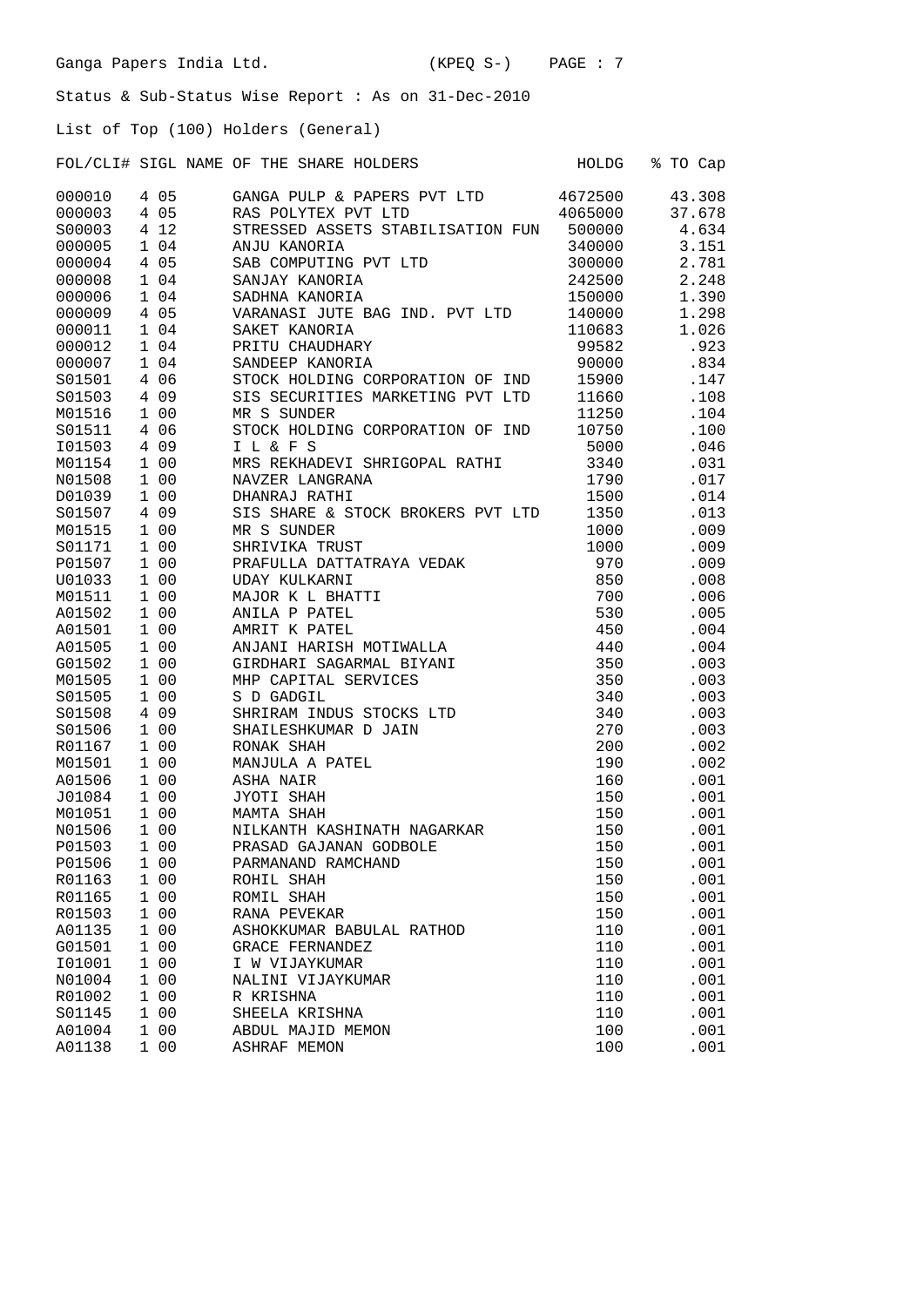List of Top (100) Holders (General)

|        |   |       | FOL/CLI# SIGL NAME OF THE SHARE HOLDERS | HOLDG | % TO Cap     |
|--------|---|-------|-----------------------------------------|-------|--------------|
| A01508 |   | 1 0 0 | ANANT GOVIND BHAVE                      | 100   | .001         |
| J01505 |   | 4 0 9 | JOINDRE CAPITAL SERVICES LTD            | 100   | .001         |
| K01041 |   | 1 0 0 | KAMLESH R KANDHARI                      | 100   | .001         |
| M01155 |   | 1 0 0 | MRS ARTI MALJI                          | 100   | .001         |
| M01504 |   | 1 0 0 | MANOJ C SHAH                            | 100   | .001         |
| M01512 | 1 |       | HITEN M SHAH                            | 100   | .001         |
| N01501 |   | 1 0 0 | NIMISH SHAKERCHAND                      | 100   | .001         |
| N01504 |   | 1 00  | NILESH RAGHUNATH CHITRE                 | 100   | .001         |
| N01509 |   | 1 00  | N K SURESH                              | 100   | .001         |
| P01079 |   | 1 0 0 | PRATIKSHA DANI                          | 100   | .001         |
| R01014 |   | 1 0 0 | RAGIN PATEL                             | 100   | .001         |
| R01504 |   | 1 0 0 | RUPA A SHAH                             | 100   | .001         |
| S01010 |   | 1 0 0 | SALIM MEMON                             | 100   | .001         |
| S01040 |   | 1 0 0 | SANTHA MANILAL                          | 100   | .001         |
| S01185 |   | 1 0 0 | SMITABEN RAJENDRAKUMAR                  | 100   |              |
|        |   | 1 0 0 |                                         |       | .001         |
| S01232 |   |       | SUNITA VORA                             | 100   | .001<br>.001 |
| M01506 |   | 1 00  | MEENA G SHAH                            | 90    |              |
| P01505 |   | 1 00  | PRADNYA VINAYAK SARKHOT                 | 80    | .001         |
| R01501 |   | 1 00  | RAJAN AMRITLAL                          | 80    | .001         |
| H01067 |   | 1 0 0 | HARISH R BOHRA                          | 70    | .001         |
| D01001 |   | 1 0 0 | <b>D SREENIVAS</b>                      | 60    | .001         |
| K01501 |   | 1 0 0 | KETAN B MEHTA                           | 60    | .001         |
| K01503 |   | 1 0 0 | KAUSHIK N MEHTA                         | 60    | .001         |
| M01503 |   | 1 0 0 | MATHEW VARGHESE                         | 60    | .001         |
| S01173 |   | 1 0 0 | SHUBHADRABEN PATEL                      | 60    | .001         |
| A01112 |   | 1 0 0 | ASHISH SHAH                             | 50    | .000         |
| B01018 |   | 1 0 0 | BAGESHRI K PATEL                        | 50    | .000         |
| B01059 |   | 1 0 0 | BHAVNA C SHAH                           | 50    | .000         |
| D01100 |   | 1 0 0 | DWARKADAS MARU                          | 50    | .000         |
| D01503 |   | 1 0 0 | DINESH KUMAR                            | 50    | .000         |
| D01504 |   | 1 0 0 | DINESH SINGLA                           | 50    | .000         |
| G01016 |   | 1 0 0 | GEETABAI G MANDHANA                     | 50    | .000         |
| G01033 |   | 1 0 0 | GOPIKISHAN B MANDHANA                   | 50    | .000         |
| G01036 |   | 1 0 0 | GOVIND MUNDADA                          | 50    | .000         |
| K01023 |   | 1 0 0 | KAMAL SHAH                              | 50    | .000         |
| L01018 |   | 1 0 0 | LAXMIKANT G MANDHANA                    | 50    | .000         |
| L01019 |   | 1 00  | LAXMIKANT JAKOTIYA                      | 50    | .000         |
| L01020 |   | 1 0 0 | LEELA RAMPRATAP LAHOTI                  | 50    | .000         |
| L01021 |   | 1 0 0 | LEELA TAPARIA                           | 50    | .000         |
| M01039 |   | 1 0 0 | MAHESH DHIRAJLAL PAREKH                 | 50    | .000         |
| M01139 |   | 1 0 0 | MOHANLAL SHAH                           | 50    | .000         |
| M01507 |   | 1 0 0 | MS ARUNA SIVAKUMAR                      | 50    | .000         |
| M01508 |   | 1 00  | MR R S RAMANATHAN                       | 50    | .000         |
| M01509 |   | 1 0 0 | MADHUBALA S VYAS                        | 50    | .000         |
| M01510 |   | 1 00  | MANJULA JAIN                            | 50    | .000         |
| N01505 |   | 1 00  | NIMISH SHANKERCHAND                     | 50    | .000         |
| N01507 |   | 1 00  | NEETA RAJESH ATTAL                      | 50    | .000         |
| 001005 |   | 1 0 0 | ONKAR BAJAJ                             | 50    | .000         |
| 000100 |   |       | Top (100) Holders - (General) 10786375  |       | 99.977       |
|        |   |       |                                         |       |              |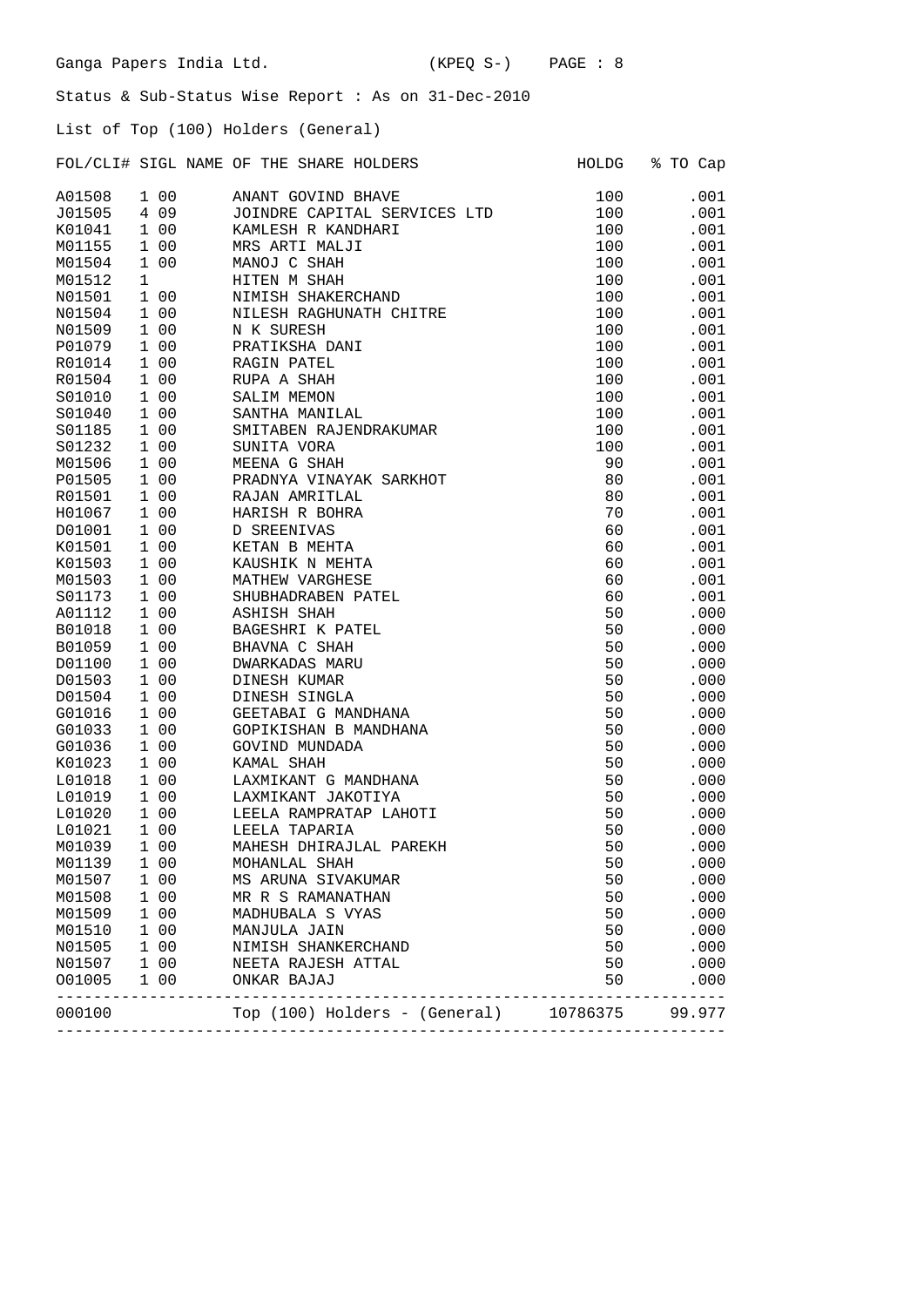List of Top (50) Holders (Individual)

FOL/CLI# SIGL NAME OF THE SHARE HOLDERS FOLD HOLDG % TO Cap

| M01516 |   | 1 00  | MR S SUNDER                          | 11250            | .104 |
|--------|---|-------|--------------------------------------|------------------|------|
| M01154 |   | 1 0 0 | MRS REKHADEVI SHRIGOPAL RATHI        | 3340             | .031 |
| N01508 |   | 1 0 0 | NAVZER LANGRANA                      | 1790             | .017 |
| D01039 |   | 1 0 0 | DHANRAJ RATHI                        | 1500             | .014 |
| M01515 |   | 1 00  | MR S SUNDER                          | 1000             | .009 |
| S01171 |   | 1 0 0 | SHRIVIKA TRUST                       | 1000             | .009 |
| P01507 |   | 1 0 0 | PRAFULLA DATTATRAYA VEDAK            | 970              | .009 |
| U01033 |   | 1 00  | <b>UDAY KULKARNI</b>                 | 850              | .008 |
| M01511 |   | 1 00  | MAJOR K L BHATTI                     | 700              | .006 |
| A01502 |   | 1 0 0 | ANILA P PATEL                        | 530              | .005 |
| A01501 |   | 1 0 0 | AMRIT K PATEL                        | 450              | .004 |
| A01505 |   | 1 0 0 | ANJANI HARISH MOTIWALLA              | 440              | .004 |
| G01502 |   | 1 0 0 | GIRDHARI SAGARMAL BIYANI             | 350              | .003 |
| M01505 |   | 1 00  | MHP CAPITAL SERVICES                 | 350              | .003 |
| S01505 |   | 1 00  | S D GADGIL                           | 340              | .003 |
| S01506 |   | 1 0 0 | SHAILESHKUMAR D JAIN                 | 270              | .003 |
| R01167 |   | 1 0 0 | RONAK SHAH                           | 200              | .002 |
| M01501 |   | 1 0 0 | MANJULA A PATEL                      | 190              | .002 |
| A01506 |   | 1 0 0 | ASHA NAIR                            | 160              | .001 |
| J01084 |   | 1 0 0 | JYOTI SHAH                           | 150              | .001 |
| M01051 |   | 1 0 0 | MAMTA SHAH                           | 150              | .001 |
| N01506 |   | 1 0 0 | NILKANTH KASHINATH NAGARKAR          | 150              | .001 |
| P01503 |   | 1 0 0 | PRASAD GAJANAN GODBOLE               | 150              | .001 |
| P01506 |   | 1 00  | PARMANAND RAMCHAND                   |                  |      |
|        |   | 1 0 0 | ROHIL SHAH                           | 150<br>150       | .001 |
| R01163 |   |       |                                      |                  | .001 |
| R01165 |   | 1 0 0 | ROMIL SHAH                           | 150              | .001 |
| R01503 |   | 1 0 0 | RANA PEVEKAR                         | 150              | .001 |
| A01135 |   | 1 00  | ASHOKKUMAR BABULAL RATHOD            | 110              | .001 |
| G01501 |   | 1 0 0 | GRACE FERNANDEZ                      | 110              | .001 |
| I01001 |   | 1 0 0 | I W VIJAYKUMAR                       | 110              | .001 |
| N01004 |   | 1 0 0 | NALINI VIJAYKUMAR                    | 110              | .001 |
| R01002 |   | 1 00  | R KRISHNA                            | 110              | .001 |
| S01145 |   | 1 00  | SHEELA KRISHNA                       | 110              | .001 |
| A01004 |   | 1 00  | ABDUL MAJID MEMON                    | 100              | .001 |
| A01138 |   | 1 0 0 | <b>ASHRAF MEMON</b>                  | 100              | .001 |
| A01508 |   | 1 0 0 | ANANT GOVIND BHAVE                   | 100              | .001 |
| K01041 |   | 1 0 0 | KAMLESH R KANDHARI                   | 100              | .001 |
| M01155 |   | 1 00  | MRS ARTI MALJI                       | 100              | .001 |
| M01504 |   | 1 00  | MANOJ C SHAH                         | 100              | .001 |
| M01512 | 1 |       | HITEN M SHAH                         | 100              | .001 |
| N01501 |   | 1 00  | NIMISH SHAKERCHAND                   | 100              | .001 |
| N01504 |   | 1 00  | NILESH RAGHUNATH CHITRE              | 100              | .001 |
| N01509 |   | 1 0 0 | N K SURESH                           | 100              | .001 |
| P01079 |   | 1 00  | PRATIKSHA DANI                       | 100              | .001 |
| R01014 |   | 1 00  | RAGIN PATEL                          | 100              | .001 |
| R01504 |   | 1 0 0 | RUPA A SHAH                          | 100              | .001 |
| S01010 |   | 1 0 0 | SALIM MEMON                          | 100              | .001 |
| S01040 |   | 1 00  | SANTHA MANILAL                       | 100              | .001 |
| S01185 |   | 1 0 0 | SMITABEN RAJENDRAKUMAR               | 100              | .001 |
| S01232 |   | 1 0 0 | SUNITA VORA<br>___________________   | 100<br>--------- | .001 |
| 000050 |   |       | Top (50) Holders - Individuals 29240 |                  | .271 |
|        |   |       |                                      |                  |      |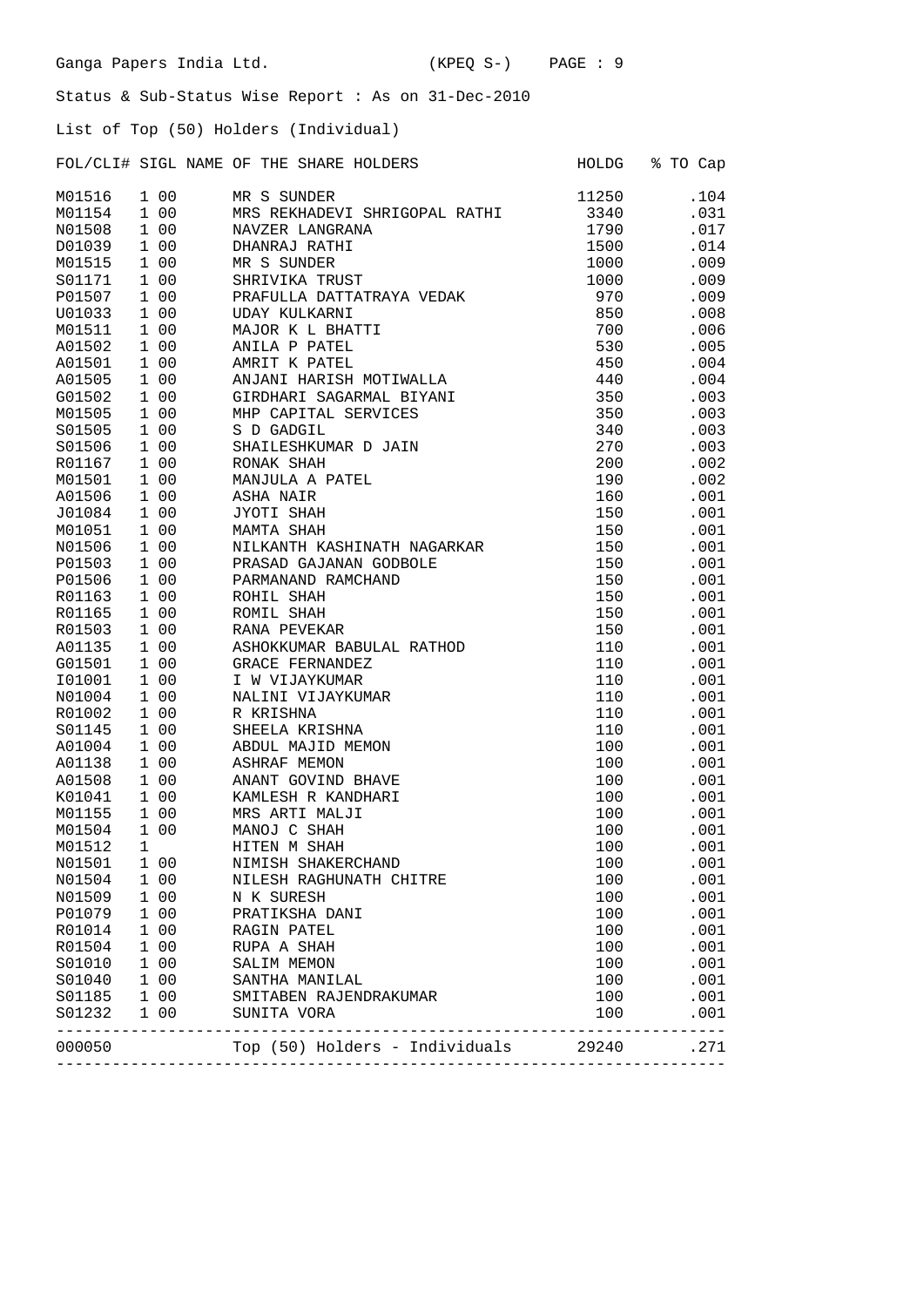|         | Ganga Papers India Ltd.               |           | (KPEQ S-) PAGE : 1 |
|---------|---------------------------------------|-----------|--------------------|
|         | Capital Structure: As on: 31-Dec-2010 |           |                    |
| -Type   | : Rec-Count :                         | Holding : | (응)                |
| $-CDSL$ | 0                                     | $\Omega$  | .000               |
| $-NSDL$ | 0                                     | $\Omega$  | .000               |
| $-PHY$  | 205                                   | 10788886  | 100.000            |
| *Total  | 205                                   | 10788886  | 100.000            |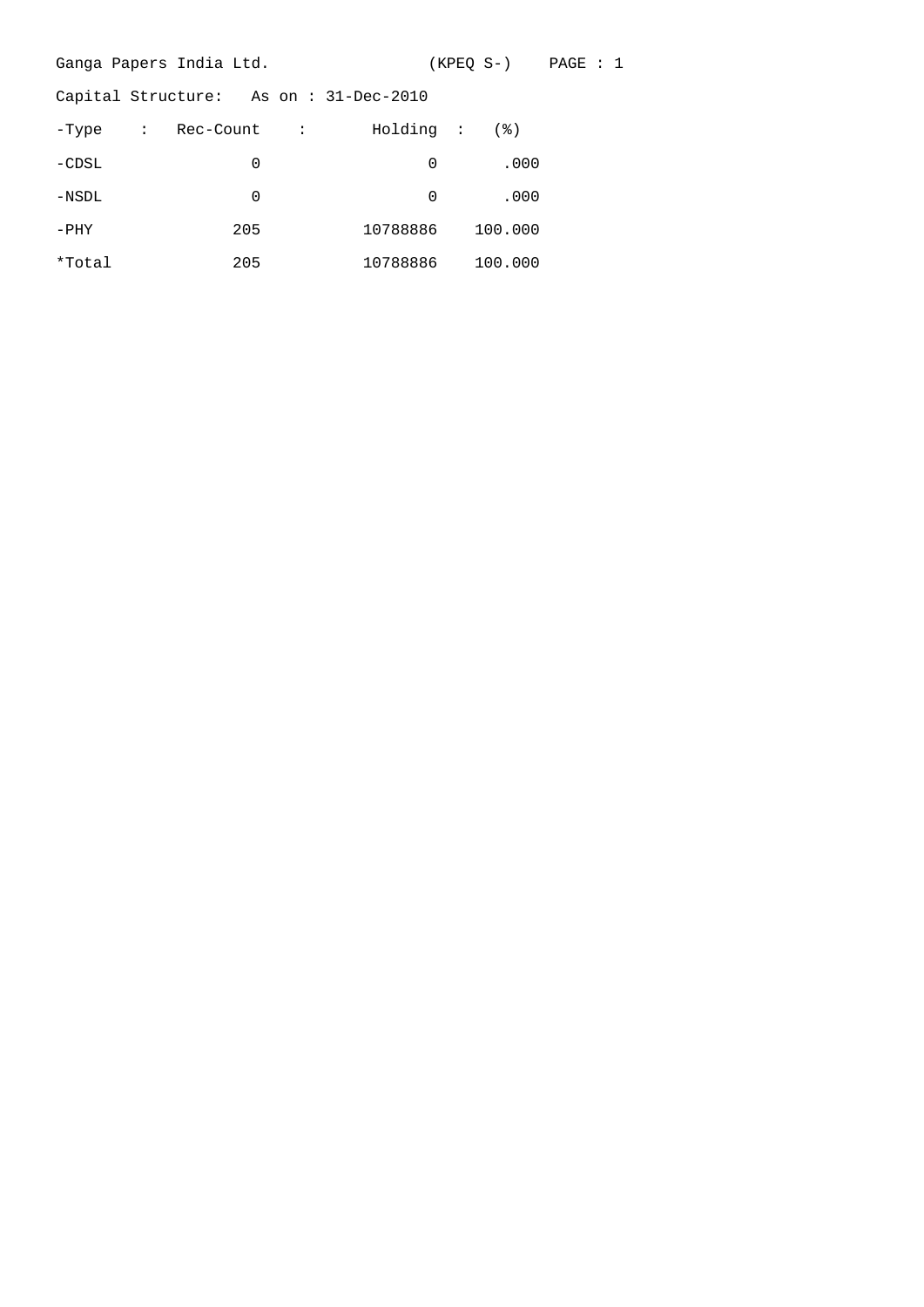Ganga Papers India Ltd. (KPEQ S-) PAGE : 1

-DISTRIBUTION SCHEDULE ON SCRIP VALUE -As On :31-Dec-2010

| OF NOMINAL VALUE |    | SHARE (OR DEBENTURE) | -NUM OF<br>HOLDERS | (응)<br>ΟF<br>HOLDERS | ТОТАЬ<br>A M O U<br>N T | % OF<br>AMT |
|------------------|----|----------------------|--------------------|----------------------|-------------------------|-------------|
| UPTO             | TO | 5000                 | 179                | 87.32                | 110310.00               | .10         |
| 5001             | TO | 10000                | 6                  | 2.93                 | 50500.00                | .05         |
| 10001            | TO | 20000                | 3                  | 1.46                 | 46400.00                | .04         |
| 20001            | TO | 30000                |                    | .00                  | .00                     | .00         |
| 30001            | TO | 40000                | 1                  | .49                  | 33400.00                | .03         |
| 40001            | TO | 50000                | $\mathbf{1}$       | .49                  | 50000.00                | .05         |
| 50001            | TO | 100000               |                    | .00                  | .00                     | .00         |
| 100001           | TO | ABOVE                | 15                 | 7.32                 | 107598250.00            | 99.73       |
|                  |    | * * T O T A L * *    | 205                | 100.00               | 107888860.00            | 100.00      |